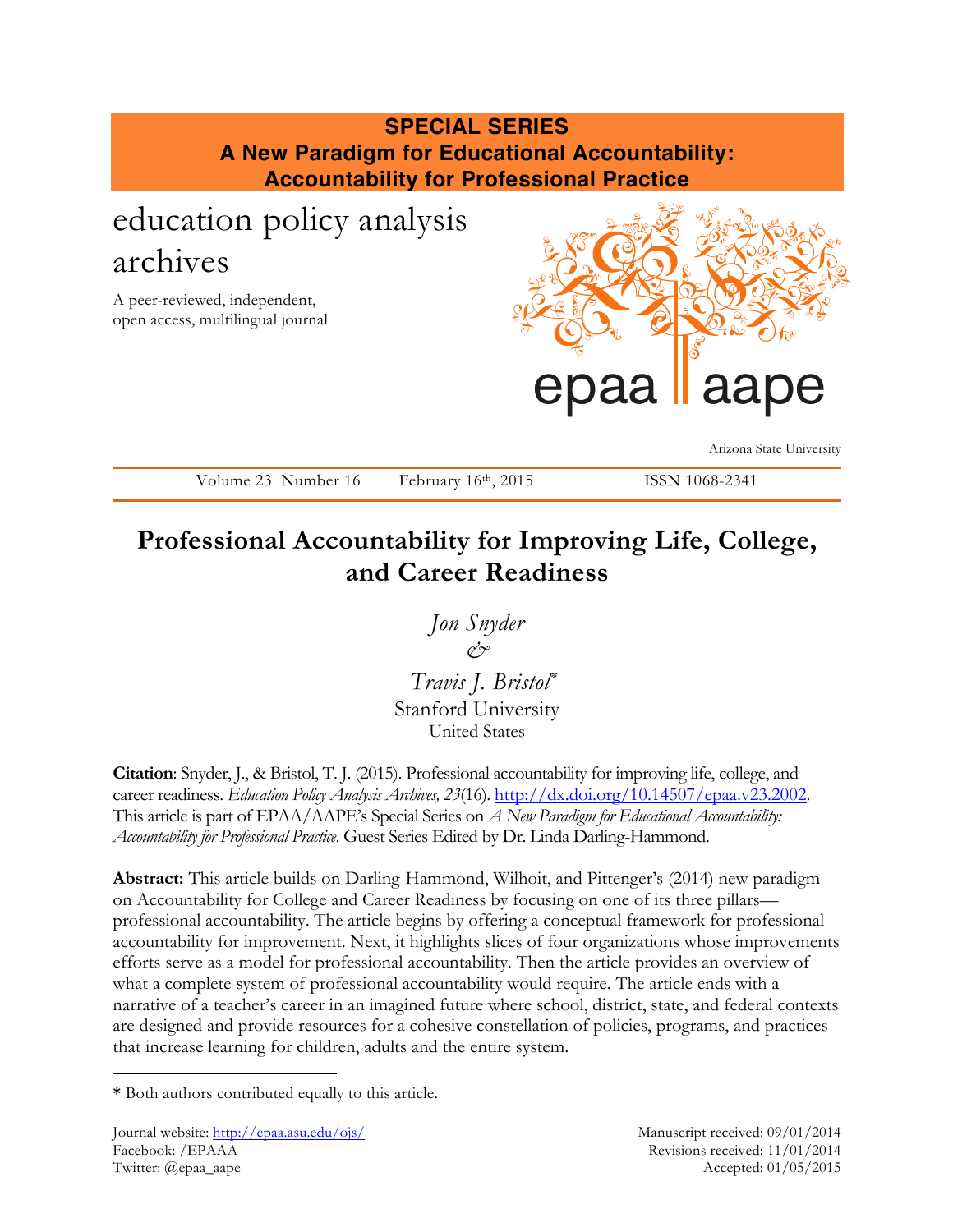#### **Keywords**: Professional accountability; education policy; teachers

## **Responsabilidad educativa profesional para mejorar la vida, preparación universitaria y profesional**

**Resumen:** Este artículo se basa en el trabajo de Darling-Hammond, Wilhoit, y Pittenger y su propuesta de un nuevo paradigma de responsabilidad educativa para la preparación universitaria y profesional, centrándose en uno de sus tres pilaresla—responsabilidad profesional. Este artículo presenta un marco conceptual para entender la responsabilidad profesional. A continuación, se destacan los aportes de cuatro organizaciones cuyas mejoras sirven como modelo de responsabilidad profesional. A continuación, se presenta una visión general de lo que requeriría desarrollar un sistema completo de responsabilidad profesional. El artículo concluye con un relato imaginario de la carrera de una maestra en un futuro donde la escuela, el distrito, el estado y contextos federales están diseñados y proporcionan recursos para una lograr las políticas, programas y prácticas que aumenten el aprendizaje de niños, adultos y el sistema educativo en su totalidad.

**Palabras clave:** responsabilidad profesional; política educativa; profesores

## **Responsabilidade educativa profissional para melhorar a vida, os estudos universitarios e as carreiras profissionais**

**Resumo:** Este artigo é baseado no trabalho por Darling-Hammond, Wilhoit, e Pittenger e sua proposta de um novo paradigma de responsabilidade educacional para os estudos universitários e as carreiras profissionais, focando em um dos seus três pilares—a responsabilidade profissional. Este artigo apresenta uma estrutura conceitual para a compreensão da responsabilidade profissional. Depois destacamos as contribuições de quatro organizações cujas melhorias sirvem como um modelo de responsabilidade profissional. Na terceira parte do artigo se oferece uma visão geral do que exigiria desenvolver um sistema completo de responsabilidade profissional. O artigo conclui com uma narrativa imaginária da carreira de uma professora em um futuro onde as escolas, distritos, organizações estaduais e federais são projetadas para fornecer recursos para coordenar as políticas, programas e práticas para melhorar a aprendizagem para crianças, adultos e do sistema de ensino como um todo.

**Palavras-chave:** responsabilidade profissional; política educacional; professores

## **Introduction**

"The 51<sup>st</sup> state wants students' and teachers' work to be focused on the kinds of knowledge and skills that will contribute to student success after graduation, developed in relevant and engaging ways."

(Darling-Hammond & Wilhoit, 2014, p. 10)

Students are more likely to reach ambitious college, career, and life-ready standards within an accountability structure that supports learning for children, adults, as well as the entire system (Darling-Hammond, Wilhoit, & Pittenger, 2014). In such an accountability system, targeted investments enable the conditions that facilitate students leaving the K-12 system prepared to pursue a future of their own choosing. What, however, are possible approaches needed to ensure teachers have the knowledge and skills required to support students to achieve their dreams?

In this article we address that question in four ways. First, we provide a conceptual framework for a model of professional accountability for improvement. Second, we describe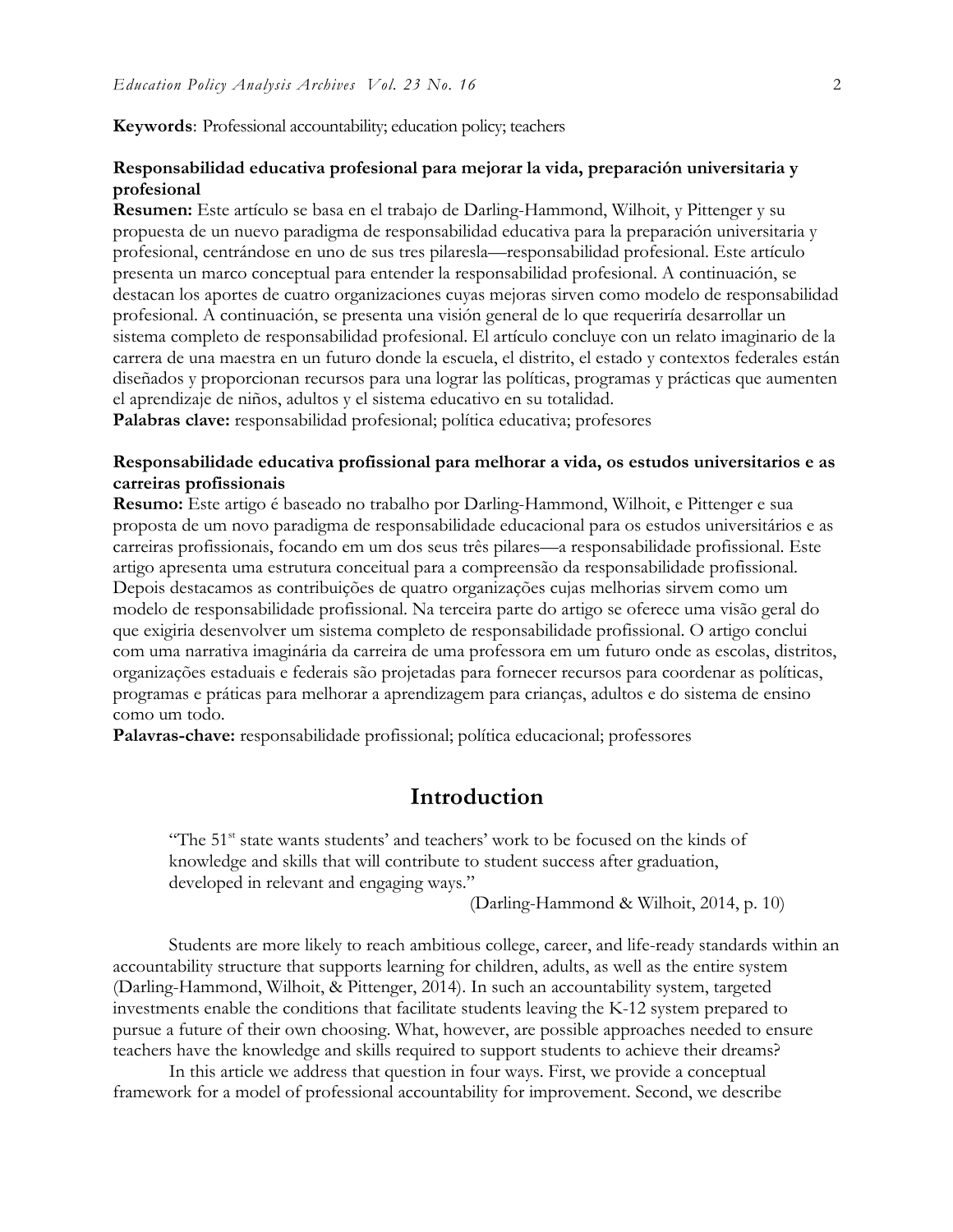particular slices of the work of four organizations that show what such a model can look like in particular contexts. Third, we offer an overview of what a complete system of professional accountability for improvement would require. Finally, we offer the career of a teacher in an imagined future where school, district, state, and federal contexts are designed and provide resources for a cohesive constellation of policies, programs, and practices that increase learning for children, adults and the entire system.

## **Professional Accountability for Improvement**

Professional accountability for improvement is an ecosystem of policies and practices emanating from a consistent view of teaching/learning and a professional model of accountability for improvement. Briefly, the view of teaching and learning required is one that recognizes the wondrous but extraordinarily complex interactions within and between a teacher and the growth and development of students. Quality instruction rests upon a base of knowledge and skills about learners, about the subject matter to be taught and about teaching practices. More importantly, and more difficult, quality instruction requires the integration of knowledge and skills in these domains in the crucible of our classrooms: classrooms where each child is different in unique ways. Technocratic, one size fits all, approaches that fail to account for the diversity that enters each and every classroom daily condemn our children to failure. As any parent of more than one child can attest, the parenting behaviors that resulted in particular behaviors with the first child do not result in the same behaviors with the second child. If that is the case with children from the same gene pool and the same family environment, imagine the situation with 30 children in a classroom or over a million students in the city of New York. If students are to learn well, and continue to learn throughout their lives, their teachers must know them well; know the subject matter and skills they wish their students to learn; and know where and how to provide experiences for their students to meet them where they are, to support their growth through their pathway to achieving our societal goals and their individual dreams.

Professional Accountability for Improvement contains two orientations: Professional and Improvement. Improvement and Accountability are not in tension with each other but rather are symbiotic. Being a professional means living up to four commitments:

- A primary and inviolable commitment to the client (the children and families in the care of educators);
- A commitment to use the best of existing knowledge and practice in service of the client;
- A commitment to continually revising practice and creating new and better knowledge in service of the client; and,
- A commitment to take responsibility for the profession and the next generation of professionals.

An improvement oriented accountability system does much more than set goals, evaluate whether those goals have been met, and then mete out punishments and/or rewards. "Accountability is achieved only if … policies and practices work both to provide an environment that is conducive to learner-centered practice and to identify and correct problems as they occur" (Darling-Hammond & Snyder, 1992, p. 27). An accountability system that is not oriented towards, nor support, improvement can be called many things, but successful is not one of them.

Improvement requires a model of accountability that includes six essential mutually interdependent elements.

• **Goals.** These could consist of the same goals that currently exist (e.g., student standards for college, career, and life readiness; goals for teaching as codified in the Interstate Teacher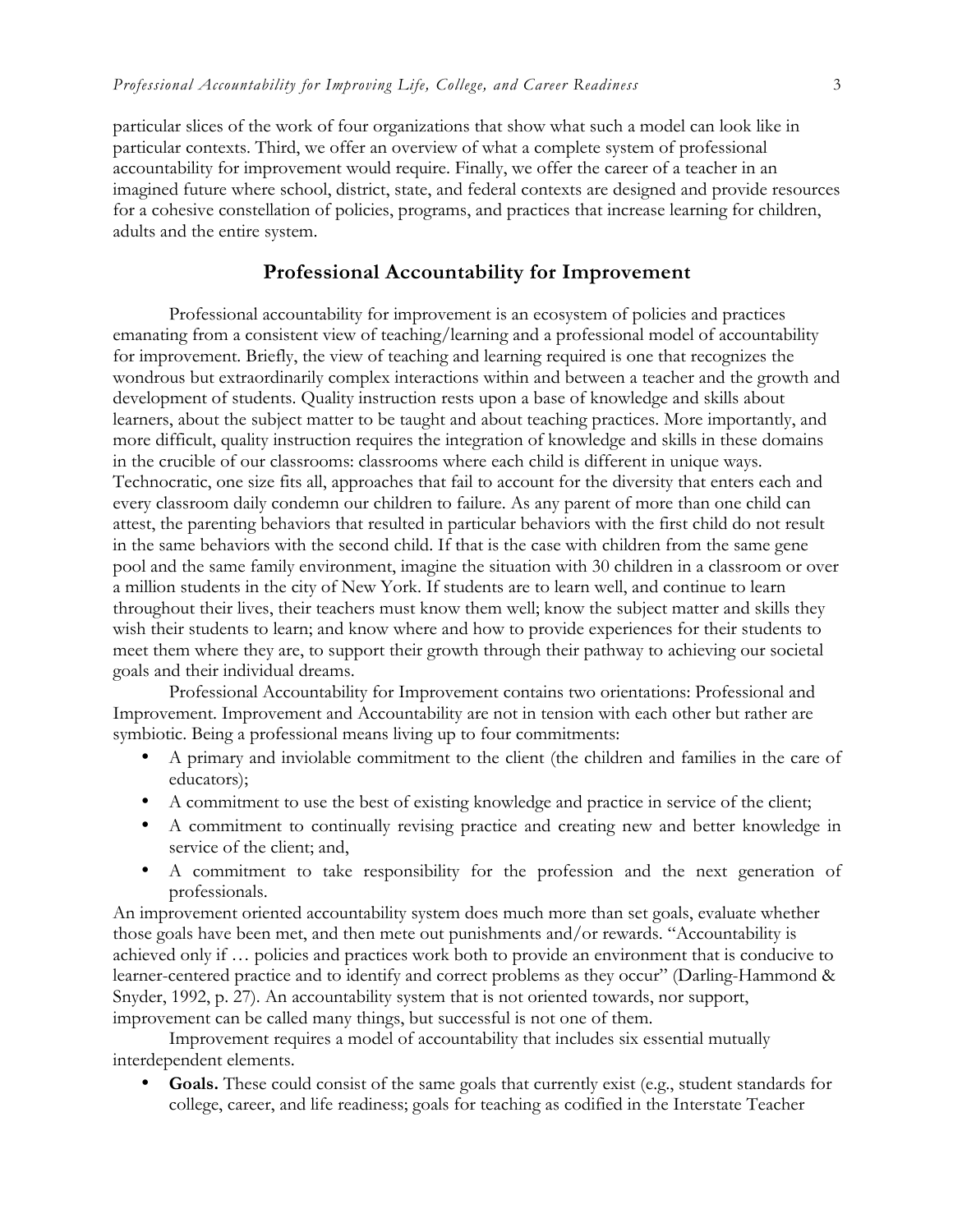Assessment and Support Consortium [InTASC] and National Board for Professional Teaching Standards [NBPTS]). It is likely, however, that the goals for our children, as well as for the adults who are charged with supporting their growth and development will evolve as more people become more knowledgeable about, and involved in, the democratic governance of public education.

- **Structures.** Structures are the methods of organization set up by an entity to meet its goals. For instance, a goal could be to improve the learning outcomes of children with identified disabilities. One structure to meet that goal would be the creation of an individual education plan and a conference with all the relevant stakeholders to approve that plan. Or a goal could be teacher collaboration. One structure to meet that goal would be weekly faculty meetings. A "structure" by itself, as quite notable in the examples provided, is necessary but not sufficient to really understanding how an organization is going about meeting its goals.
- **Processes.** Processes are approaches used within structures to engage individuals within an organization to enact their commitments in practice. How, for instance, are Individualized Education Plan meetings organized so that all participants are heard, respected, and the best possible solution agreed upon? How are faculty meetings "run" so that they become opportunities for educators to learn with and from each other? While often given slight shift in policies, processes are as important as structures. In combination, structures and processes document and make public how and why an individual or an institution is currently going about meeting the desired outcomes. Once practices become public, they become sharable, and thus improvable.
- **Feedback and Assessment.** Feedback and assessment mechanisms are the ways in which an organization goes about collecting information to help them understand how well it is progressing towards meeting it's goals. In order for feedback and assessment mechanisms to meet their accountability for improvement functions requires a system of assessments that includes multiple sources of timely information, provided in formats that are understandable and usable by the multiple stakeholders of public education.
- **Safeguards.** Safeguards are protections put in place so that if assessments show, for instance, that an individual or group of students, is not advancing towards meeting our shared goals for them, that those students receive the supports necessary for success. A primary function of safeguards is to prevent students (or other categories of players in the educational enterprise for which we have goals) from falling through the cracks.
- **Incentives**. Incentives motivate and sustain ongoing inquiry and change, encouraging all members of an ecosystem to focus continually on the strengths, interests, and needs of the students and on the use and further development of quality practice.

The six elements, working together, constitute professional accountability for improvement. An organization demonstrates an improvement orientation when it sets goals, establishes structures and processes to meet those goals, and designs assessments, safeguards, and incentives to ensure that the agreed upon goals are met and ongoing inquiry leading to improvement occurs. Enacting professional accountability for improvement is an iterative process that requires continuous evaluation of how the organization meets established goals and ensures that professionals have the capacity to meet organizational goals.

## **Professional Accountability for Improvement in Action**

Below, we provide four examples of organizations that have used a professional accountability for improvement model in one aspect of their work: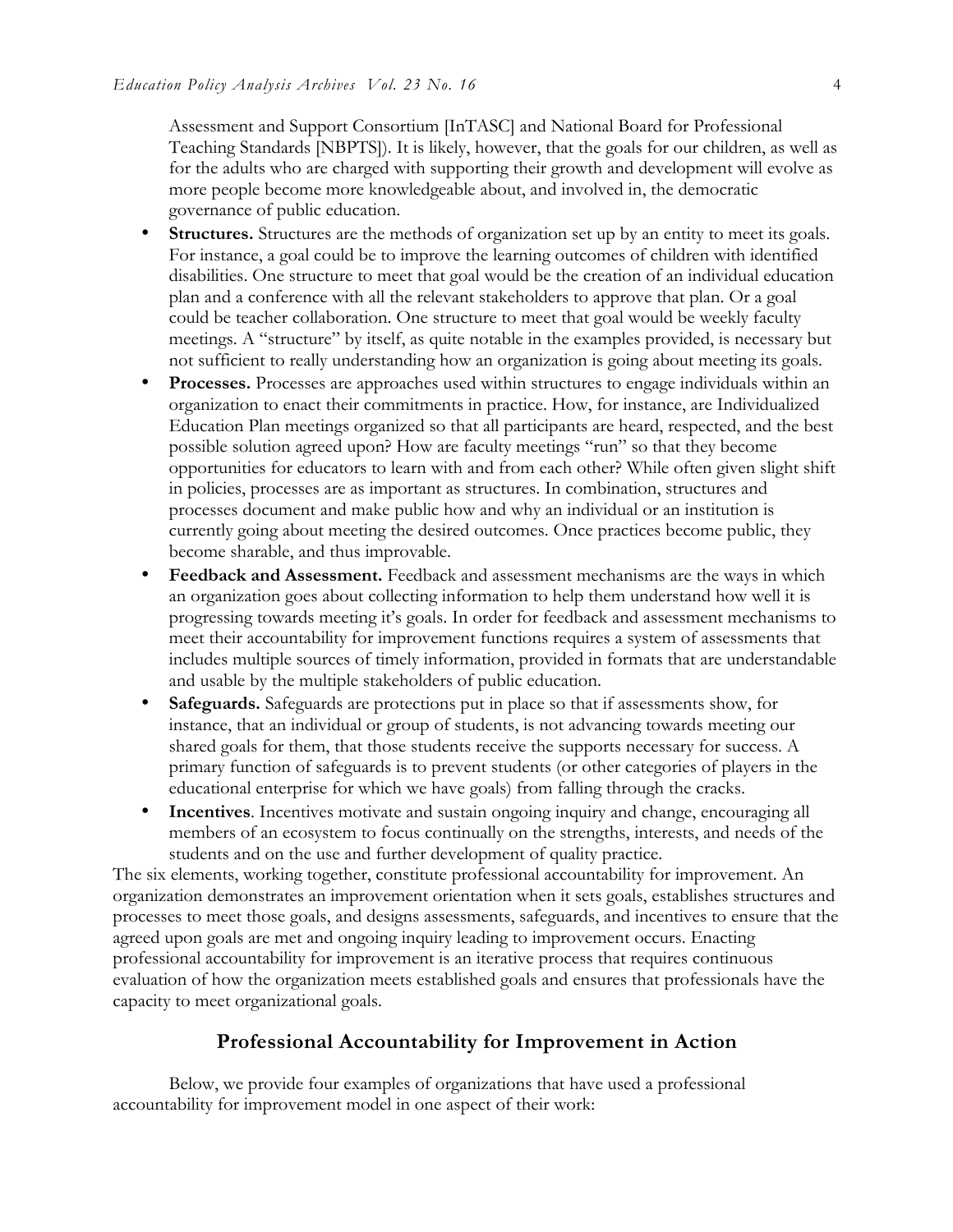- The University of California at Santa Barbara's Teacher Education Program's focus on improving its curriculum to increase candidate learning,
- The Boston Teacher Residency's focus on improving its selection processes to increase the quality of teacher candidates,
- The National Writing Project's focus on improving professional development by making ongoing professional development responsive to teachers' local needs, and
- The California Commission for Teacher Credentialing's focus on improving the accreditation of teacher education programs to improve the capacities of beginning teachers.

The examples by themselves or even combined are not a complete ecosystem but rather specific examples in specific contexts with specific sets of goals of what a model of professional accountability for improvement looks like in practice. They demonstrate how enacting such a model supports teacher learning as well as the growth and development of the programs themselves as learning organizations. In addition, while each is only a slice of a complete ecosystem, they represent recruitment into and preparation for teachers so that they are ready to fulfill their responsibilities upon entry into the class; ongoing opportunities for the continuing growth and development of teachers once in the classroom, and finally a state agency with responsibility for entry into the profession through credentialing and program accreditation.

#### **University of California at Santa Barbara's Teacher Education Program**

Founded in 1961, the Teacher Education Program (TEP) at UC Santa Barbara, housed within the graduate school of education, is a 13-month post-baccalaureate program. TEP provides preparation for teaching credentials in special education, elementary, and secondary education (e.g. English, History, Math, Science, and World Language) for approximately 100 candidates each year. UCSB has a well-earned reputation as a high quality professional preparation program documented through numerous self-studies it has conducted (see, for instance, Lippincott, Peck, D'Emidio-Caston, & Snyder, 2005) as well as from external sources (see, for instance, Darling-Hammond, LaFors, & Snyder, 2001).

UCSB maintains a high bar for entrants. Applicants must have a minimum of a 3.0 grade point average as an undergraduate; complete five short essay questions in which the prompts range from "What excites you about embarking into the teaching profession?" to "What kinds of experiences have you had teaching or guiding children or adolescents including those with special needs or English learners?" Additionally, candidates must take part in an on campus interview that includes a writing assessment, as well as an individual and group interview (University of California, Santa Barbara Gevirtz Graduate School of Education, 2014).

**Program outcomes and goals.** Like all professional preparation programs in California, UCSB's goals for its candidates are the achievement of the California Standards for the Teaching Profession. The program seeks to meet that goal through a supervised and purposeful year long (14 month) teacher credential program that locates, conducts, and draws upon research and evidence. Moreover, TEP attempts to engage pre-service teachers in well-planned and sequenced experiences that combine coursework and experiences in K-12 classrooms. Approximately fifty percent of the graduate school of education's tenure track faculty teach in TEP. Clinical faculty and graduate students (recently removed from the classroom) complete the program's faculty. Central to TEP's mission is designing and enacting structures, processes and practices that support high quality teaching.

**Structures and processes.** Similar to other teacher education programs in California, TEP partially bases its recommendation for a credential on a candidate's successful completion of the Performance Assessment for California Teachers (PACT), a performance assessment developed and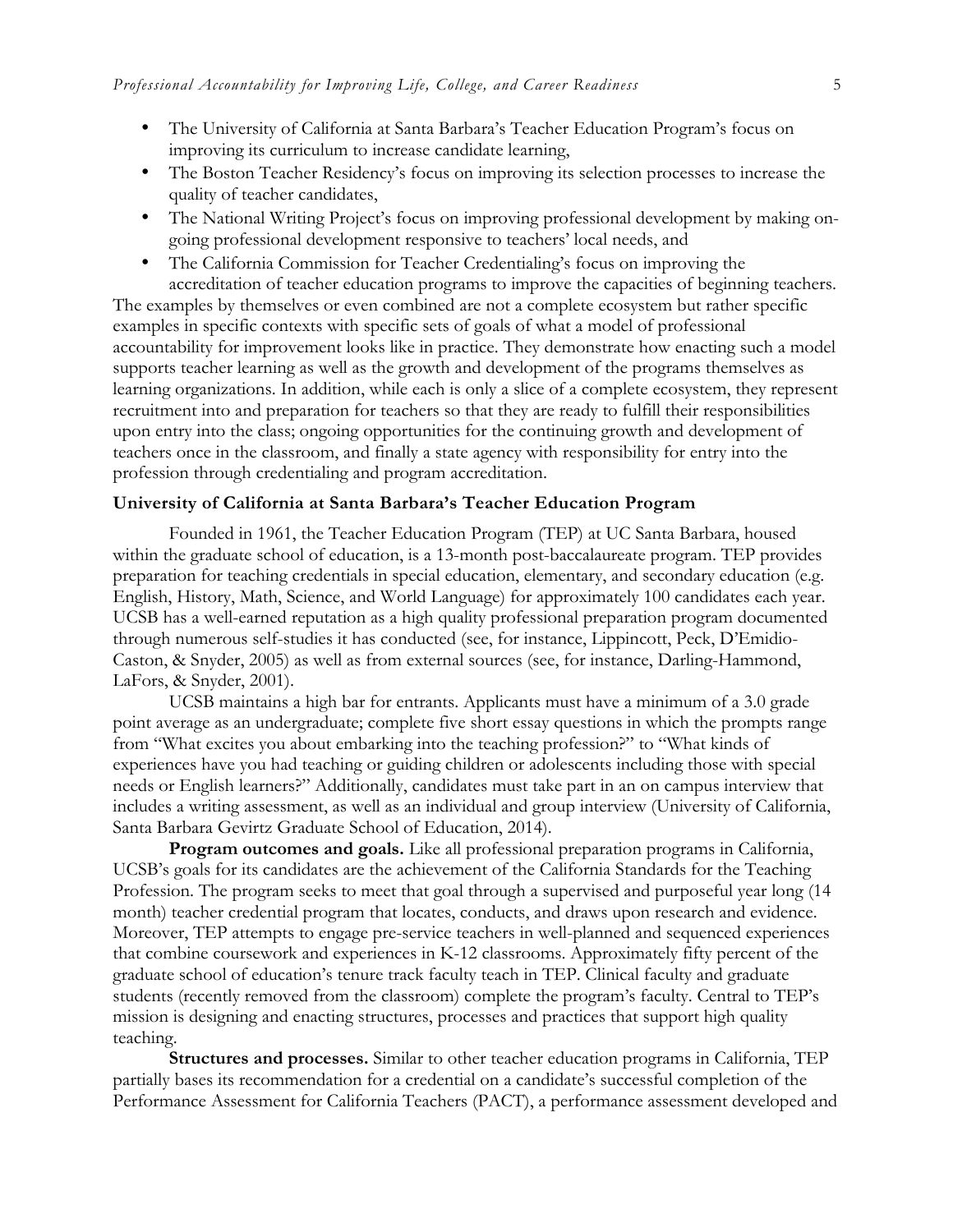piloted by a consortium of institutions in the state. PACT is a subject-specific multiple-measure assessment system aligned to state and national standards. The assessment reviews a teacher candidate's authentic teaching materials as the culmination of a teaching and learning process that documents and demonstrates each candidate's ability to effectively teach subject matter to all students. Comparable to the licensing exams in other professions such medical licensing exams, the architecture exam, or the bar exam in law, it is designed to evaluate how teacher candidates plan and teach lessons in ways that make the content clear and help diverse students learn, assess the effectiveness of their teaching, and adjust teaching as necessary.

By state policy, scoring of the PACT occurs at each local institution. Scorers, however, are not typically tenured faculty. Initially, TEP, in an effort to ensure fairness, required tenured and nontenured faculty alike to assess candidates' portfolios (Peck, McDonald, & Davis, 2014). As a result, according to TEP's director, tenure track faculty, clinical faculty, and doctoral students, serving as supervisors, began collaborating with each assessor analyzing and evaluating his/her own practice in relation to pre-service teachers' work samples.

Akin to "finals week," TEP suspends classes late in the program year. In addition to providing candidates the necessary time to complete the PACT, this provides teacher education faculty with the time and space to form a collective understanding of candidates' practice (Sloan, 2013). The suspension of classes provides all teacher educators (faculty, clinical faculty, and supervisors) with the opportunity to deepen their understanding of PACT's rubrics and a space to evaluate candidates' teaching in relation to the rubric. There is, however, little time within the period of suspended classes for teacher educators to refine their practice based on what pre-service teachers demonstrate they know and are able to do.

**Feedback/assessment.** Recognizing that the program, as originally scheduled, did not provide faculty, clinical faculty, and supervisors with an opportunity to reflect and refine their practice, TEP created three full-day "data retreats" over the course of the academic year. The purpose of these retreats is to critically examine and refine instructional and supervisory practice (Peck, McDonald, & Davis, 2014). During data retreats, assessment teams focus on candidates' PACT portfolios. The director described being intentional about organizing groups to ensure that each member's expertise (e.g. research, subject matter, pedagogy) would further how TEP collectively prepared teachers: "I think carefully about who will sit with whom and how I will structure activities to facilitate inquiry from multiple points of view" (p. 7).

The data retreats provide an opportunity for the program to create and enact policies and practices that support the development of novice teachers. Based on their analysis of the pedagogical content knowledge required by PACT, faculty members developed common lesson plan templates (Sloan, 2013) as well as rubrics for assessing candidates' work (Peck, Gallucci, Sloan, & Lippincott, 2009).

**Safeguards and incentives.** The data retreats also allow faculty, supervisors, and administrators to identify gaps, not only in their candidates' knowledge, but their own. After reviewing several portfolios, one instructor declared, "Our students don't understand academic language" to which another instructor confessed: "I don't get academic language" (Peck, McDonald, & Davis, 2014, p. 9).

This recognition that the program could not hold teacher candidates accountable for knowledge that some instructors and supervisors charged with preparing candidates did not possess - prompted the creation of a series of professional development opportunities for teacher educators. Program instructors designed activities for their colleagues that over time grew a coherent programwide understanding of academic language. As program instructors took responsibility for increasing their peers' professional knowledge, teacher candidates benefited. One instructor described evidence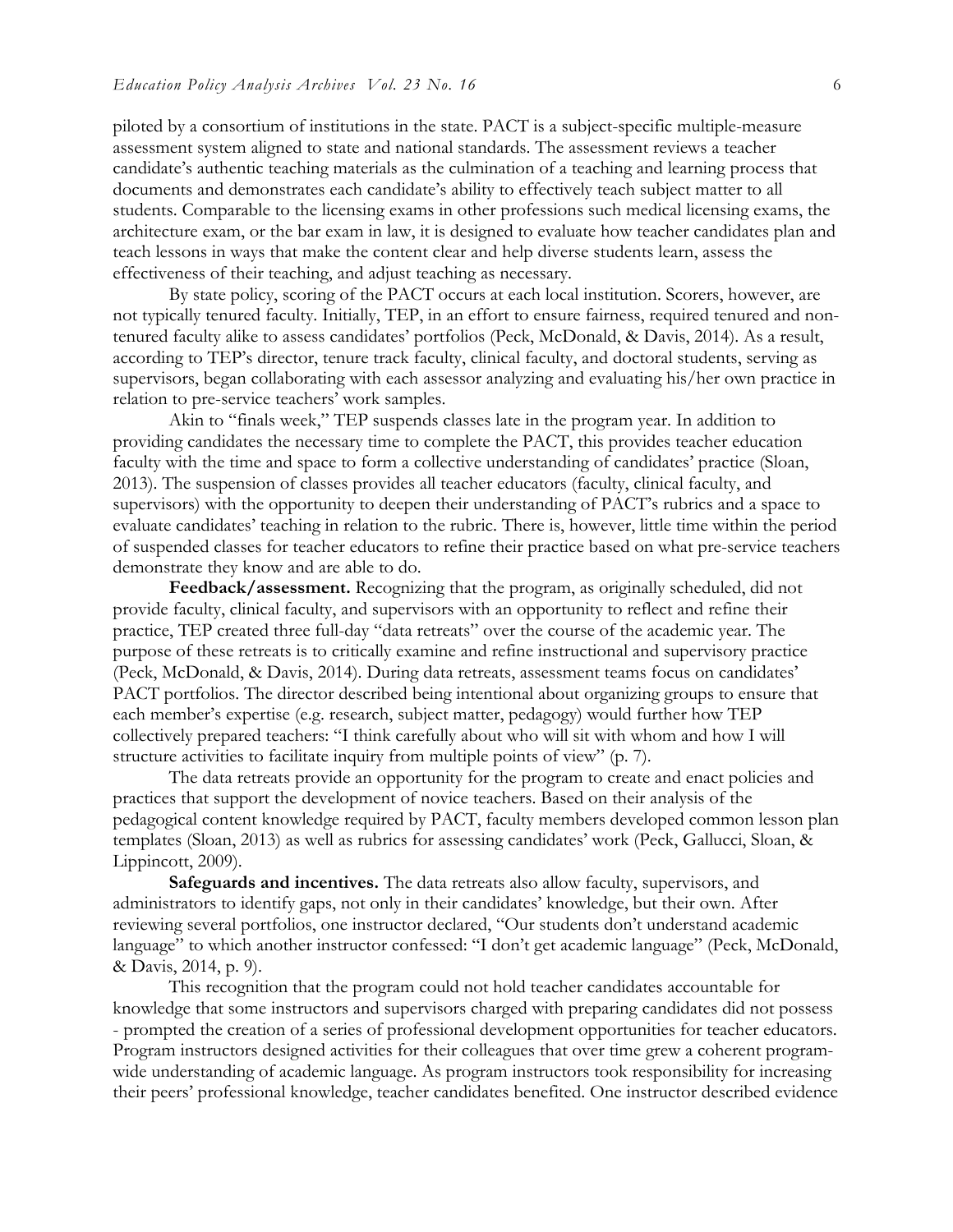of candidates' growth this way—"I see evidence in their planning for daily teaching; I hear them talk about lessons with linguistic scaffolds in multiple content areas" (p. 9).

This example of how UCSB used assessment data to adjust its structures and processes, demonstrates how a teacher education program can use a professional model of accountability for improvement to enhance faculty learning, improve candidate opportunities for learning, and the development of candidate knowledge and skills—all in service of growing exemplary teachers for our children.

## **Boston Teacher Residency Program**

In 2003, in partnership with Boston Public Schools (BPS), the Boston Plan for Excellence (BPE), created the Boston Teacher Residency program (BTR). The partnership between the local school district, BPS, and an educational non-profit, BPE, was an attempt to address several human capital challenges in Boston's public schools, namely "high new teacher turnover; a dearth of well trained teachers in specific content areas; a limited pool of highly qualified teachers of color; and too many newly hired teachers who were unprepared to carry out the district's instructional agenda" (Solomon, 2011).

BTR attracts recent college graduates, community members and career changers; its mission is to select and prepare a diverse cohort of highly qualified teachers to improve the learning outcomes of historically underperforming students. Considered a post-Baccalaureate Apprenticeship program, BTR provides pre-service teachers, or residents, 12 months of preparation that includes a four-day clinical placement alongside an experienced teacher. Residents also take weekly content method courses from veteran teachers. At the end of the program, residents receive a Master of Arts degree from the University of Massachusetts-Boston and commit to teaching in BPS for three years.

**Program outcomes and goals.** A recent value-added study found that BTR graduates have higher rates of retention and are more racially diverse than their district peers (Papay, West, Fullerton, & Kane, 2011). Findings also suggested that BTR's graduates were no more effective in raising English language arts scores than other district teachers. However, math teachers, particularly in years four and five, began to outperform their peers. Based, in part, to findings from the valueadded study and on-going commitment to hold itself accountable to the mission of recruiting and retaining highly qualified teachers who can improve student learning, BTR made several changes to its program. According to BTR's executive director, Jesse Solomon (2011), these changes included:

- Setting explicit student learning goals for every resident/mentor team and for each new cohort of graduates;
- Refining the recruitment and selection processes to reflect lessons learned from studying the characteristics of effective BTR residents and graduates;
- Exiting residents who, despite support provided, do not meet new rigorous program standards;
- Implementing common instructional practices across all elements of the program to reduce variability in teacher quality;
- Concentrating the residency program and organizational resources in fewer partner schools, and clustering residents by content-area in partner schools;
- Reorganizing staff to create a corps of full-time Clinical Teacher Educators who can more effectively bridge theory and practice through their combined work as course instructors, site supervisors, and induction coaches.

While BTR has implemented each of the elements above, we explain how BTR refined candidates' recruitment and selection as a single slice of a model of professional accountability for improvement.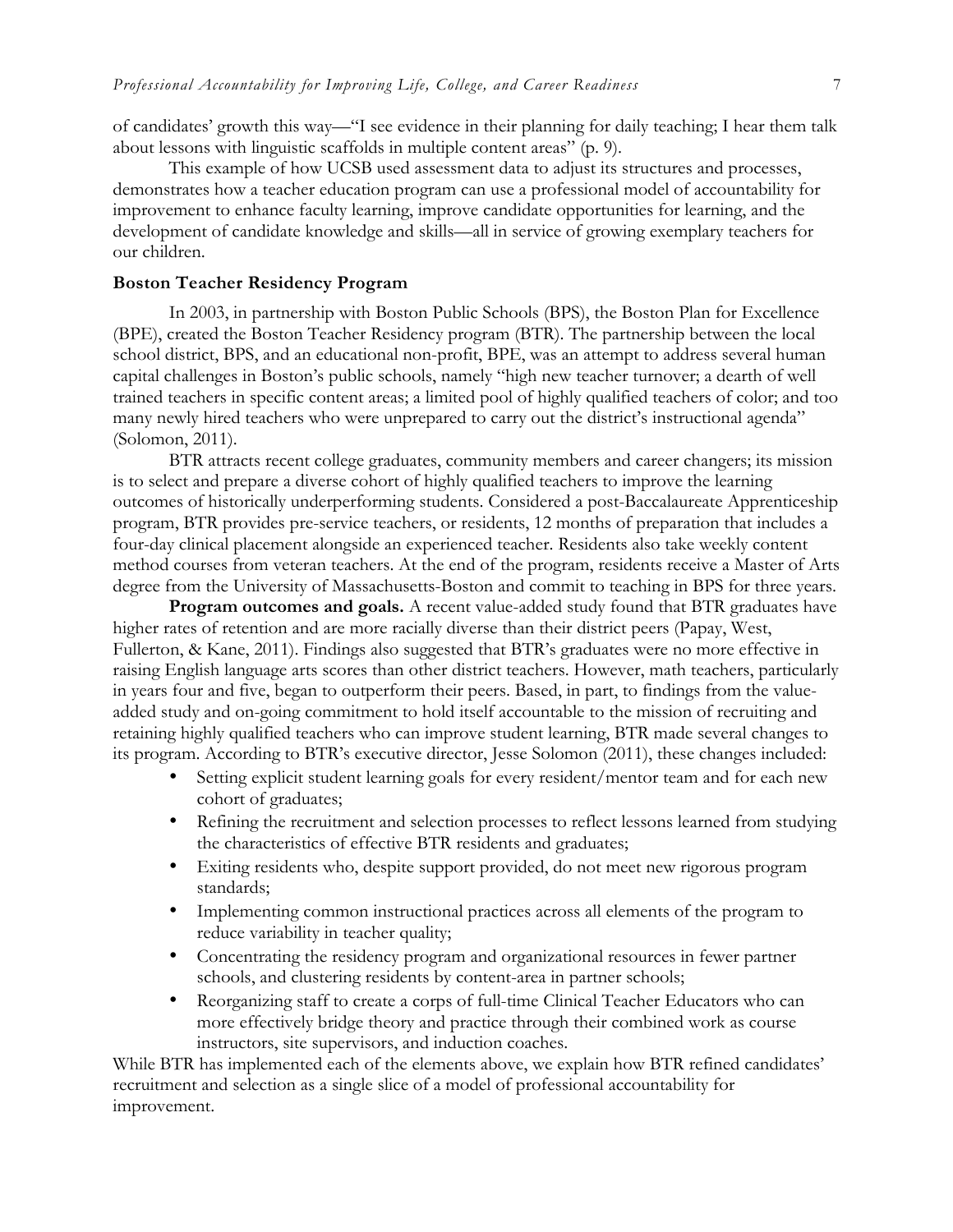**Structures and processes.** Despite how rational and professional they might seem the program continually grapples with the question "are we right about the candidates we select?" As the former head of admissions notes, there were some candidates who were successful during the graduate program residency. Some of these graduates, however, were not successful in their classrooms and subsequently left the profession. Consequently, the organization took a series of corrective actions. This process, which they defined as taking a backward mapping approach pushed the organization to look at two groups of candidates: the first group was those candidates who had been successful and continued to teach. The other group was program graduates who left the teaching profession or struggled at their schools.

**Feedback and assessment.** After selecting two types of program graduates to study, those successful and those unsuccessful, BTR commissioned a taskforce, comprised solely of internal staff. The task force looked at multiple measures to assess why the program was not as effective as it wanted to be in selecting candidates who would stay as successful teachers in the Boston Public Schools. As an initial step, the task force compared the admission files of graduates from each group. One finding was that when compared to candidates who remained, candidates who struggled tended, on average, to have lower grade point averages and had fewer undergraduate courses in the subjects they taught.

Further, an examination of graduates' files revealed that teachers who were successful described experiences they had around a life or academic struggle. These teachers were better able to describe how their experiences with struggle—or being unsuccessful in one domain—would inform the work they did with their future students than were the candidates who were not successful upon graduation.

The task force also surveyed principals, asking them to describe the dispositions of graduates in each group. One particularly salient finding was that principals suggested unsuccessful graduates were less likely to have a learner's stance. For example, principals noted that these teachers, the ones they deemed underperforming, seemed less willing to attempt to incorporate feedback into subsequent lessons.

**Safeguards and incentives.** These three initial findings—successful candidates were more likely to have undergraduate courses in the subjects they taught, more likely to describe how experiences with struggle would inform the work they did with students, and more likely to have a learner's stance—informed the second corrective action—changes in their structures and processes. BTR created an admissions department. Until this point, BTR focused much of its energy on recruitment. Specifically, one staff member was responsible for recruiting math and science applicants, while another English, Social Studies, and elementary. However, the task force recommended that in order for the program to ensure the quality of teachers in classrooms across BPS, it needed to revise its efforts around screening candidates.

One of the two previous recruiters led the new admissions department. Given the task force's findings, the director set out to revise the application process. First, all reviewers began using a "content screen." Applicants were screened out if, for the subject they desired to teach, they had not majored/minored in the content area. Candidates could, however, pass the state's licensing exam to demonstrate their content knowledge. In some instances, if a candidate had some content courses, reviewers would then move to assess other parts of their application.

To address the finding that graduates of the program who were less likely to be successful upon graduation did not describe any academic or personal struggles, the admissions department added the following questions—Please give us an example of a time or situation in which you have experienced failure or faced significant setbacks or challenges. How did you approach the situation? What did you learn from it? How might this experience inform your work as a teacher? Moreover,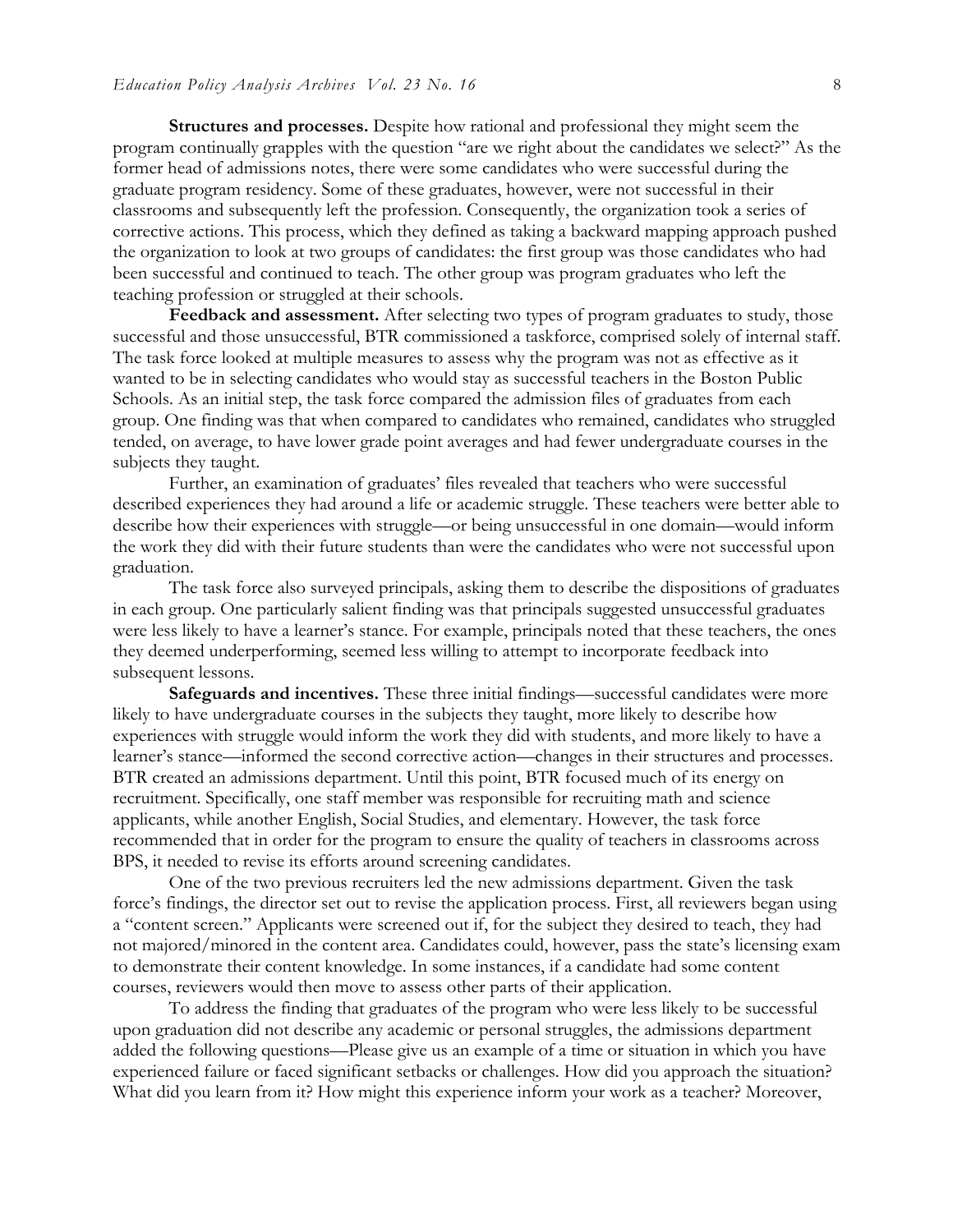reviewers assessed applicants' responses on the degree to which they spoke about being resilient in the face of adversity, a characteristic sometimes referred to as "grit."

In addition, to address the finding that successful graduates were more likely to have a learner's stance, the program modified the components of the daylong interview. Again, prospective BTR pre-service teachers submitted a first round application that included four short essay questions, a resume, and three letters of recommendations. A two-person committee reviewed and scored the applications and invited a select group to a performance based interviewing session, also known as Selection Day. Previously, BTR required applicants to teach a seven-minute lesson, assessed by the interviewing committee, to a group of BPS students. To screen for a candidate's learning stance, the admissions department instituted a feedback session on the demonstration lesson.

On Selection Day, applicants rehearse their seven-minute lesson in front of a small group of applicants, as well as a clinical teacher educator. After the rehearsal, the clinical teacher educator provides the applicant with two actionable pieces of feedback that would increase engagement and facilitate learning for students. Applicants then had time to revise the lesson and to incorporate the feedback provided. During the demonstration lesson, interview committee members assess how and to what degree applicants incorporated the feedback.

While BTR's admissions committee continues to make slight revisions to its application each year, the three major changes around screening for content knowledge, assessing candidates' perseverance and learning stance contribute to the quality of its candidates, as well as its graduates' decisions to remain in the profession.

#### **National Writing Project**

Founded in 1974 by James Gray as the Bay Area Writing Project at the University of California, Berkeley, the National Writing Project (NWP) is now comprised of nearly 200 sites, which are housed in local universities and co-directed by university faculty and K-12 educators, in all 50 states, the District of Columbia, Puerto Rico, and the U.S. Virgin Islands. Each local writing project site follows a core set of principles and a model (i.e., structures and processes) of professional learning and support. The NWP model includes invitational summer institutes, with ongoing opportunities for learning through out the school year.

**Program outcomes and goals.** Researchers continue to find positive relationships between Writing Project professional development initiatives and improved teacher practice and student outcomes (Kim et al., 2011; Stokes, 2011). For example, the Pathway Project, a professional development program designed and facilitated by the University of California Irvine Writing Project, works with teachers to support English Language Learners in mainstream classrooms as they improve their capacity to write academic essays. Researchers, who conducted a randomized trial, found that students who were in classrooms with trained Pathway Project teachers improved both their writing scores on an assessment completed for the research and their scores on state English Language Arts tests (Kim et al., 2011).

In addition to the research studies that associate NWP's work on improving student learning, participating teachers continue to highlight the program's value-added to their practice. In 2010, 96% of the 3,000 teachers who participated in the NWP institute reported that when compared to other professional development, the institute had the greatest influence on their practice, assisted with providing skills and strategies to teach writing, and allowed them to see measurable improvements in student writing (Stokes, 2011). Finally, as an indication of its success around improving teacher practice and student learning, the NWP, between 2000–10, received approximately \$204 million dollars of federal funding to expand and support its work (U.S.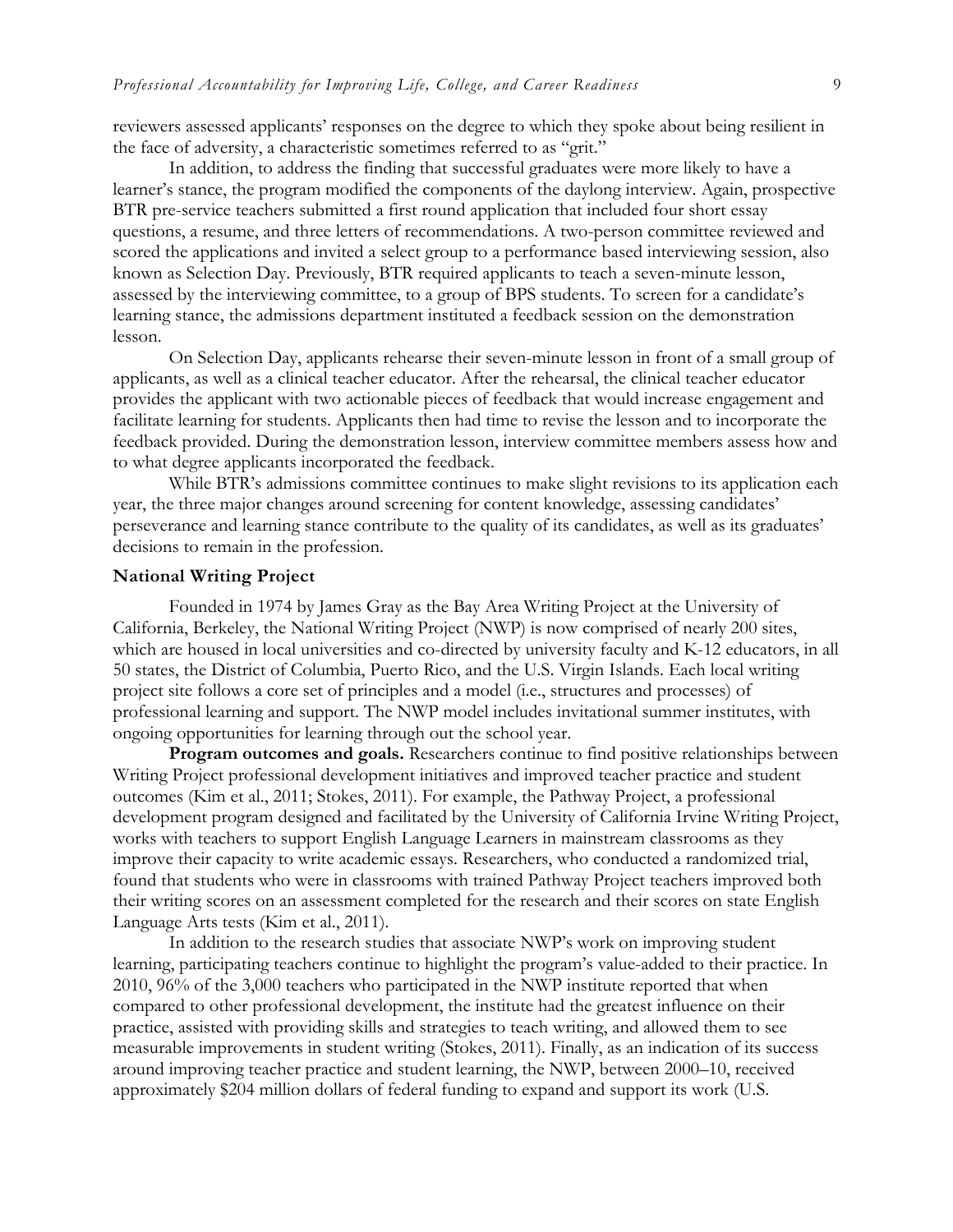#### Department of Education, 2013).

**Structures and processes.** The National Writing Project has been described as an improvement infrastructure (Stokes, 2011). At every level—from an individual teacher's teaching demonstration at the invitational summer institute, to each local Writing Project site's efforts to serve the teachers in their region by responding to their strengths, interests, needs, and local policy environments, to the National Writing Project's national office sponsoring grant-funded projects that address learning in the digital age—the National Writing Project works to create opportunities that facilitate continuous learning and improvement.

Invitational summer institutes form a core structure and process of the NWP model. During these four week sessions, veteran teachers of writing from all disciplines, kindergarten through university, learn together by engaging in writing themselves, inquiring into their own teaching, and reading current research and theory about the teaching of writing (Stokes, 2011). The invitational institute reflects NWP's belief that teachers become better teachers of writing by engaging in the act of writing: together, teachers of writers work to draft, revise, edit, and publish pieces - while giving each other feedback at each stage of the writing process (Lieberman & Wood, 2003).

During the invitational summer institute, local writing project sites support teachers in developing as leaders (Lieberman & Wood, 2003). Central to this aspect of the invitational is the teaching demonstration, or teacher inquiry workshop, in which teachers identify a component of their practice to share with their peers and open it up to peer response, review, and adaptation—the beginning of continuous improvement. Toward the end of the invitational institute, teachers are invited to consider how they will continue their participation in the writing project community. Participation takes on a variety of forms such as continued study of focused topics, facilitating or presenting professional development to teachers in the local area, leadership of young writers camps, or other activities sponsored by the local Writing Project site.

One structure where participating teachers can continue their professional learning and growth as teacher leaders is what the NWP refers to as continuity. Continuity, as the National Writing Project suggests, "extends and deepens the cultural values enacted" (p. iii); each local Writing Project designs continuity activities that meet the specific needs of the teacher consultants in their local service area.

To illustrate how continuity can support continuous improvement, both for teachers and for a local writing project, we turn to an example from the University of California-Los Angeles Writing Project (UCLAWP). In 2009, UCLALWP leaders wrote a monograph describing two of their continuity programs that addressed specific teaching challenges faced by teachers in the greater Los Angles area (Peitzman, Mota-Altman, & Carter, 2009). Both the leadership team and teachers at UCLAWP described how the growing student diversity presented challenges around creating conditions that facilitated student learning. One challenge was between mediating on-going conflict between Black and Latino populations. In addition to raising issues around racial/ethnic diversity, UCLAWP also included sexual orientation. Teachers reported being unaware of how to provide safe and inclusive environments for their lesbian, gay, bisexual, and transgender (LGBT) students.

**Feedback and assessment.** The UCLA study group embeds several mechanisms for collecting and analyzing feedback and assessment. First, the study group identifies a local issue, which often resonates nationally, and convenes experienced teachers who facilitate teachers learning together about the issue. Teachers, together, engage in studying the problem of practice by reading, critiquing their own practice, and in this instance, discussing race and homophobia. Teachers then go through several cycles of applying their new knowledge in their classrooms and then bringing their learning back to the group.

For example, during the initial years of the Issues of Homophobia study group, facilitators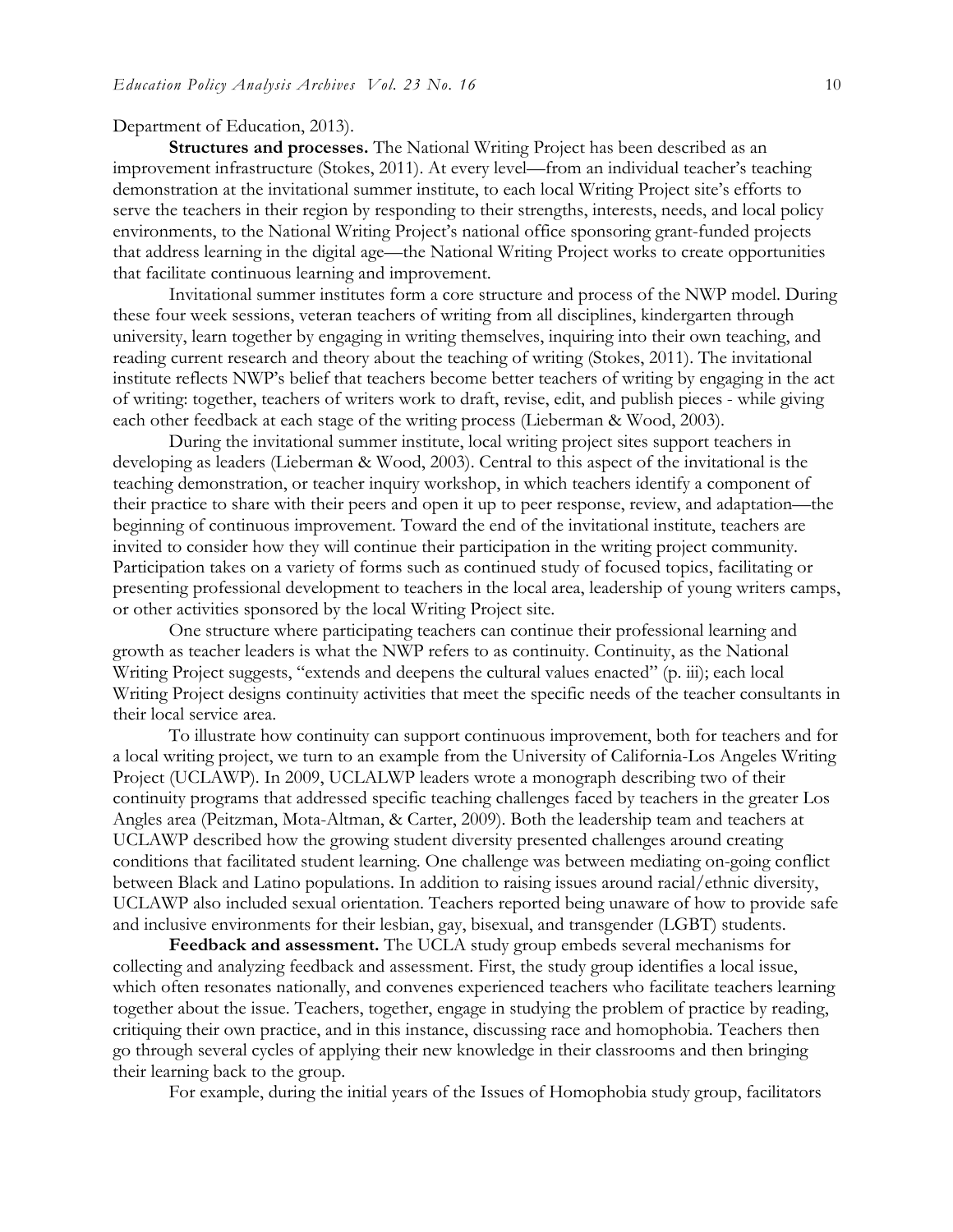focused on working with teachers to address intolerance in the classroom. Facilitators of the group, however, learned with the participating teachers that they could not wait for teachable moments, but instead needed to be proactive around creating opportunities for students to read and write about discrimination. In the group's third year, participants decided to teach a common text that featured gay characters. Participants used their study sessions to share lessons, teaching journals, and challenges with engaging students around LGBT issues. UCLAWP, through the structure of the study group, "created a space where teachers could prepare to engage students in meaningful, carefully planned conversations about LGBT issues" (Carter, Mota-Altman, & Peitzman, 2009, p. 13).

**Safeguards and incentives.** In responding to its original question of how to sustain a local presence that is both responsive to teachers' needs and be true to NWP's mission, NWP has used the structure, processes, and embedded assessment opportunities of continuity in local writing projects to engage and support teachers. One particular way that a local writing project, UCLAWP, addressed the needs of teachers who participated in the summer institute was to design study groups to provide teachers with opportunities to collaboratively create and enact pedagogical approaches to respond to the changing demographics of their communities. After identifying practices and ways of supporting teachers in on-going professional development during the academic-year, teacherconsultants took their learning to the summer institute. Specifically, teacher consultants (TCs) expanded the types of books teachers read over the summer to include topics such as race and sexual orientation. Additionally, UCLAWP, during the summer institutes, invites one of the study group facilitators to lead a session around talking about race in the classroom. Study group participants now use the summer institutes as a way to provide participants with a "glimpse into the larger professional community available to them through the writing project" (p. 15).

#### **California Commission on Teacher Credentialing (CCTC)**

Established in 1970, the California Commission on Teacher Credentialing (Commission) is an independent body within California state government's executive branch and is the first independent teacher state standards board in the country. The Commission is comprised of 19 members who are appointed by the Governor with ex-officio representatives from the State Superintendent of Public Instruction, the Association of Independent California Colleges and Universities, Regents of the University of California, California Postsecondary Education Commission, and the California State University. The Commission's primary responsibilities include creating standards for beginning educators, accrediting preparation programs, the licensing of teachers, as well as disciplining credentialed teachers.

Under its auspices, California has created excellent preparation models for both teachers and principals that serve as examples for others in the nation. These models, whose strong results have been documented in national studies, include both some traditional pre-service programs and highquality internship programs (Darling-Hammond, 2006; Darling-Hammond, LaFors, & Snyder, 2001; Humphrey, Wechsler, Hough, & SRI International, 2008). California has also developed thoughtful standards to guide the teaching and leadership professions in the form of the California Standards for the Teaching Profession (CSTP) and the California Professional Standards for Educational Leaders (CPSEL). These are widely acknowledged as beacons for guiding practice that can be used across the entire continuum of the career.

Over the years, the CTC has enacted a number of important initiatives that have lead the nation. The Beginning Teacher Support and Assessment Program (BTSA) was one of the first welldesigned programs in the nation for providing mentoring to beginning teachers. Reed, Rueben, and Barbour (2006) found that BTSA improved effectiveness and dramatically reduced turnover for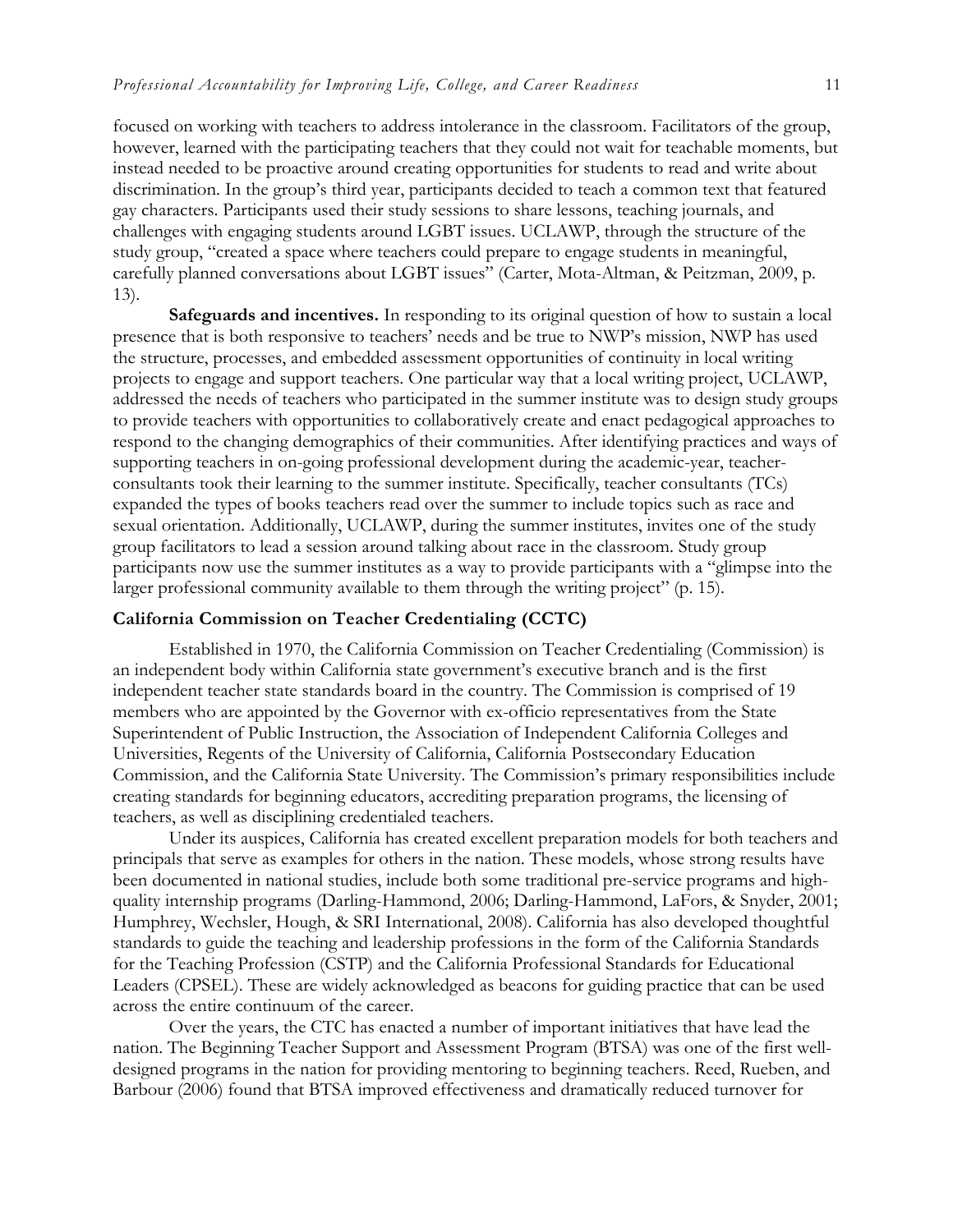novice teachers. The CTC also took the lead in the development of teacher performance assessments for licensing—an approach that looks at what teachers can actually do before they begin to teach, rather than solely using seat time, course credits, or paper-and-pencil tests.

**Program outcomes and goals.** Currently, there are 265 Commission approved institutions in California that prepare teachers or provide induction programs. Approximately 45% are California State Universities; 43% are independent colleges or universities. The University of California, local school districts, and county offices account for the remaining teacher preparation and induction providers. These institutions of higher education and local entities offer approximately 1,400 individual accredited preparation and induction programs. During the 2013–14 academic year, the Commission processed approximately 79,500 new credentials to teachers (Commission on Teacher Credentialing, 2015a). These credentials ranged from teaching multiple subjects (usually for elementary school teachers), single subjects (usually for subject specific secondary school teachers), students with special education, as well as career and technical education.

The Commission, on its website, describes its vision as ensuring that all children in California "achieve to their highest potential with the support of a well-prepared and exceptionally qualified educator workforce" (Commission on Teacher Credentialing, 2015b). Over the course of its 44-year history, the Commission has continued to refine the processes it uses to ensure that students across the state have access to well-prepared and highly qualified teachers. In 2004, following legislative intent that it supported, the Commission revised its accreditation processes and in 2014 is again doing so.

**Structures and processes.** In 1993, the Commission adopted its first framework for accrediting teacher preparation programs. Before this point, external reviewers assessed programs and determined whether to accredit a teacher preparation program. As a result of the new Accreditation Framework, external reviewers make recommendations to the Committee of Accreditation who ultimately decided to accredit a teacher preparation program. Before and after the Commission's adoption of the Accreditation Framework, the one site visit continued to be the primary vehicle for determining accreditation. In addition to the accreditation visit, candidates had to pass a basic skills test, establish their subject matter expertise (through an exam or completing an approved undergraduate preparation compilation of courses—a "subject matter program"), an exam on pedagogical content knowledge, and an exam on the teaching of reading.

For much of its history, while candidates were required to pass an increasing number of exams, the Commission approved programs based on one metric, an on-site visit (Mastain, 2011). The visit, which consisted of a team of external reviewers, occurred every 6–7 years. Programs that did not meet the Commission's standards received additional visits. Accreditation site visits typically included reviewing voluminous documentation around how the program met the Commission's, primarily "input," standards and interviewing program administrators, faculty, school-based educators, and teacher candidates. The Commission was well aware that the one-time accreditation visit did not encourage programs to continue to improve. There were no structures and processes to either ensure or support continuous improvement. There was a perceived danger that the visit was a pageant (and a time and labor intensive pageant) with little in the way of either incentives or sanctions to secure that programs did not return to their previous course of business as usual after evaluators left.

**Feedback and assessment.** Despite the 2004 revisions, the Commission retained a gnawing dissatisfaction. More could, and needed, to be done. California has a vibrant, diverse student population that represents families who have had roots in the Golden State for centuries and others who have more recently arrived from virtually every nation on the globe. With high rates of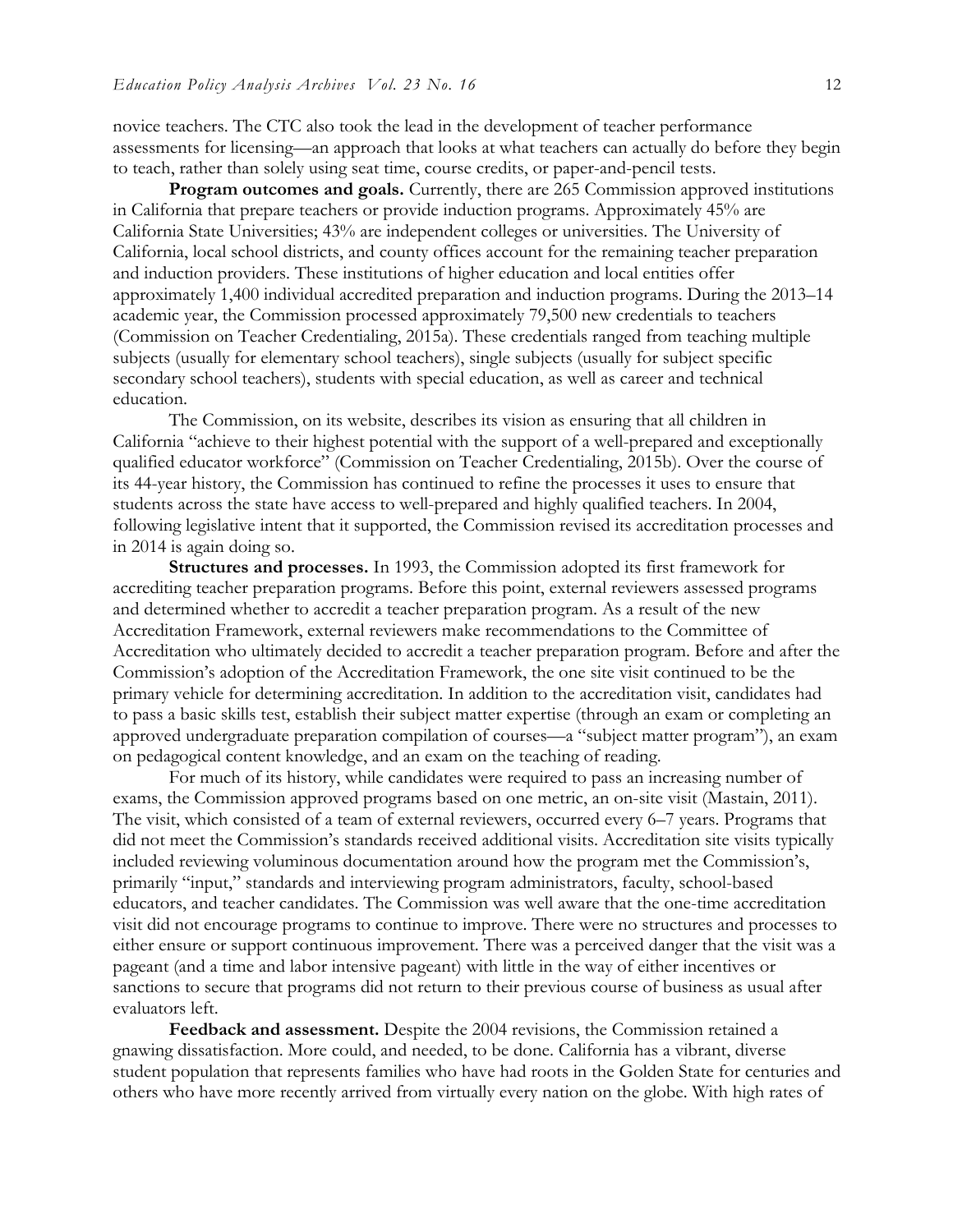immigration, California also has the highest proportion of English learners (ELs) in the country (California Department of Education, 2009–2010). Approximately 55% of students in California schools come from low-income families (Rich, 2015). Schools with concentrations of minority and low-income students are among the most under-resourced in the state, with fewer dollars, curriculum resources and well-qualified teachers than others, although the needs they confront are greater (Oakes, 2003).

Within these demographic and resource contexts, expectations for learning are rising. Like most states in the nation, California has adopted new standards for students and an ambitious new assessment system. These changes in standards and assessment will require major instructional changes if California students are to succeed. These conditions are outside of the direct control of the CTC. They certainly, however, influence the work of educators and therefore the role of the Commission in educator preparation.

While California has created some excellent preparation programs for both teachers and principals, the range of program quality is wide. Some educators are permitted to enter the profession with little training and without having met meaningful standards for knowledge of content and pedagogy. The state's capacity to enforce its high-quality standards has been uneven. Over the last decade, accreditation visits had started and stopped with budget swings, and funding for program investments has also varied. In addition the variety of routes and programs through which teachers and principals enter California classrooms features quite different requirements for coursework and clinical training and sets different standards for quality. Given the challenges facing today's educators, the CTC felt there were areas of preparation that must be deepened and the variability in quality among preparation programs must be narrowed. Programs for preparing educators to serve English learners, early childhood-age students and students with disabilities needed particular attention. In addition, California is perhaps the only state in the nation with no specific requirement for supervised student teaching. While some candidates receive as much as 40 weeks of carefully supervised and calibrated clinical experience under the wing of an expert, others may receive only a few days or weeks before they begin in the classroom.

**Safeguards and incentives.** The 2004 revisions (completed in 2006) focused on four key areas: providing accountability to the public and the profession; ensuring high quality programs; adherence to standards; and fostering ongoing program improvement. The revised framework provided a structure that increased transparency to the public and the profession, encouraged ongoing improvement and renewed focus on ensuring that programs are high quality through a tighter alignment between the accreditation process and the Commission's standards.

Because of their desire to continually improve (despite relatively recently completing a complete overhaul of its accreditation system and an educational policy environment in transition where it could lay low for several years), the Commission is initiating a process to completely revise its accreditation roles and responsibilities.

In the process that it is beginning, the Commission is using an inclusive approach that brings all the stakeholders together in work groups and provides multiple opportunities for public input. They do so for two reasons. One is to assure they generate the best solutions by taking into consideration the multiple perspectives from the diverse stakeholders in professional preparation. The second is to use the process to grow the capacity of the field to implement the changes to their full potential. Too often, sound policy changes founder on the shoals of poor planning of implementation strategies.

The plan has multiple interdependent steps. The first step is to update licensing and program accreditation standards for teachers and principals to support the teaching of more demanding content to more diverse learners, as reflected in the new state standards and in the growing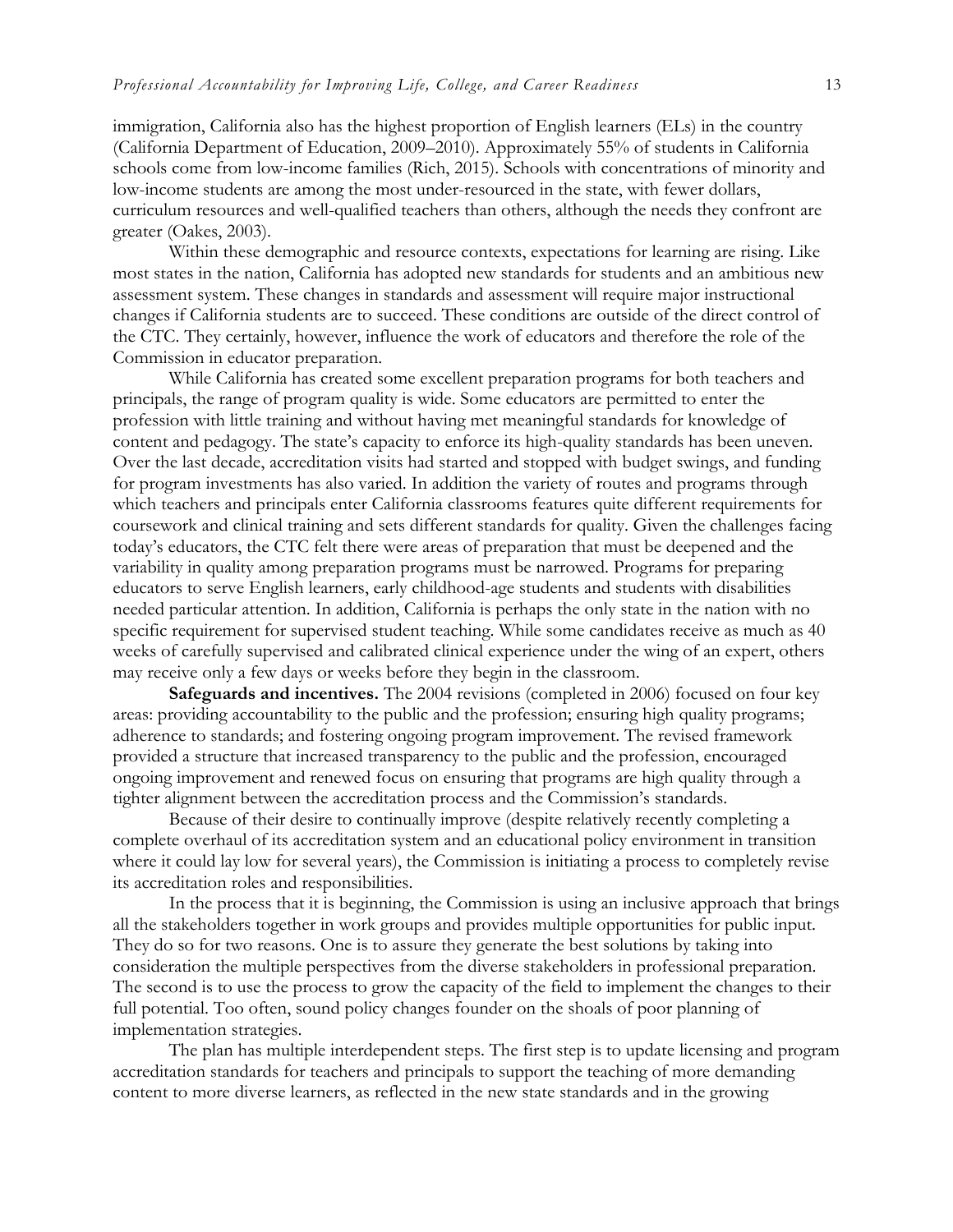knowledge about how to teach culturally and linguistically diverse students. In addition to relevant coursework, the new program and accreditation standards will help assure that prospective educators receive intensively supervised clinical preparation with the support of both college and school-based educators who know how to do the work well.

While still in process, the new accreditation model will include six changes:

- Streamlining the preparation standards with a focus on alignment with desired outcomes and a reduction of unnecessary or unrelated "input" standards;
- Launching an administrator performance assessment and amending the teacher performance assessment standards with an emphasis on greater quality in the instruments and consistency in their implementation and scoring, so that they can be part of the information used in accreditation;
- Revising the induction program standards so that the programs provide more consistent, high-quality mentoring for beginning teachers, rather than additional paperwork for beginning teachers;
- Reviewing and simplifying existing current accreditation activities focusing on high leverage sources of data for use in the accreditation decision while reducing unnecessary paperwork documentation;
- Creating graduate and employer surveys to be used by all programs and determining how survey results will be shared and used in the accreditation process; and
- Defining the elements of a "data dashboard" system to promote transparency for stakeholders and the public that can also be used by programs to flag areas for further study and improvement.

In short, the Commission is using feedback and assessment it has received to revise its structures and processes and to create safeguards and incentives to meet its goals more successfully. If it is successful, candidates should have more consistently positive experiences gaining the knowledge and skills they need in their preparation programs, thus creating a strong foundation for their careers as educators.

## **A System of Professional Accountability for Improvement**

In the previous section we provided several examples of particular institutional slices of professional accountability for improvement. In order for us to meet our goals for all our children, however, small isolated slices at particular points in time will not be sufficient. To make meeting our goals the norm rather than the anomaly across the multiple institutions that share the responsibility for the caliber of the adults who work with our children daily will require a coherent system. This system will need to consistently (without prescriptive uniformity) assure that educators:

- Are well prepared prior to becoming teachers;
- Have ongoing opportunities for learning/continuing development throughout their careers from their initial entry into the role through retirement; and
- Work in schools and districts that provide the conditions where they, and more importantly their students, can do what they are capable of doing.

In addition, for the system to work, it must cohere and be supported at the state level. In this section, we draw heavily from Greatness by Design (Task Force on Educator Excellence, 2012).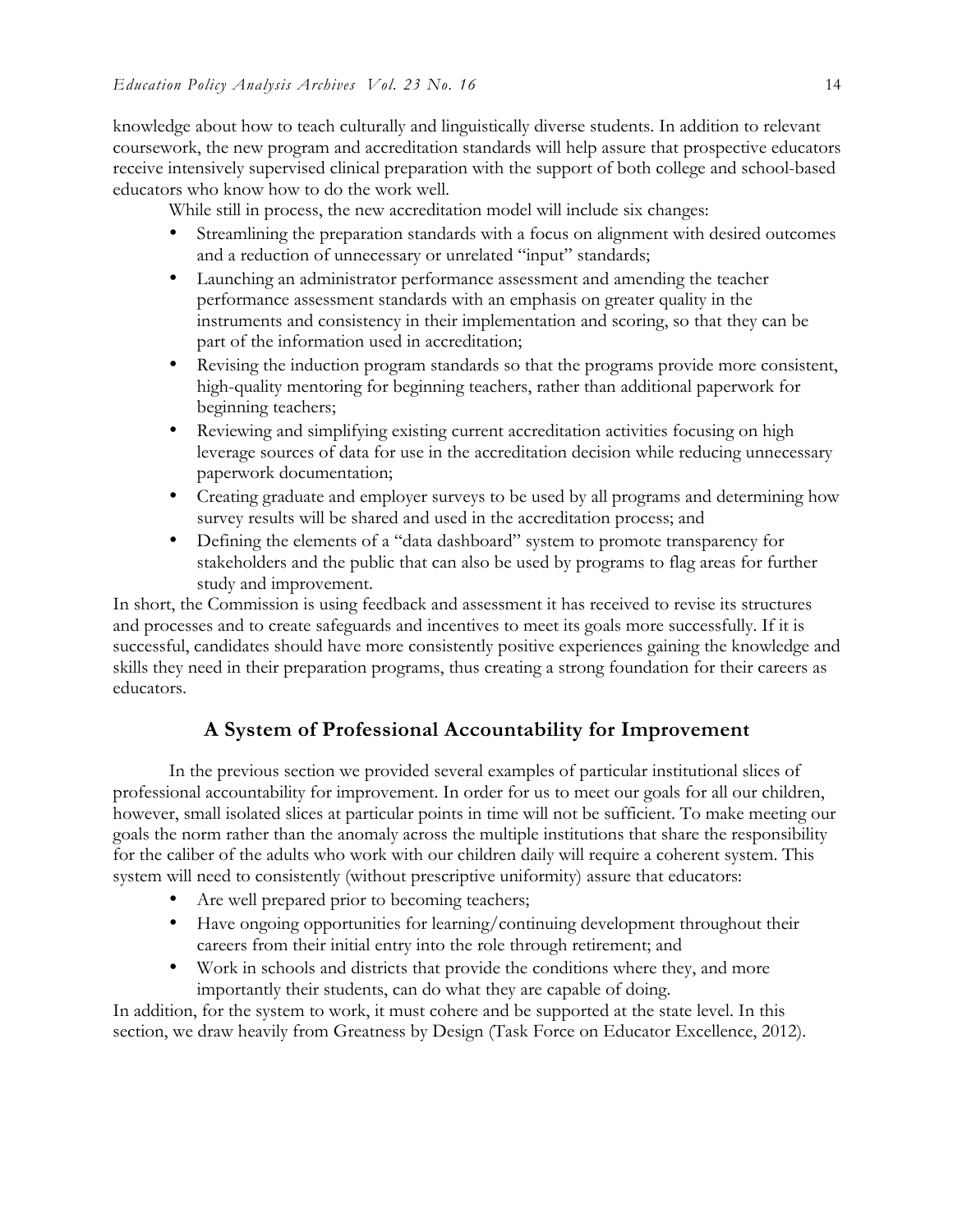#### **Well-Prepared Prior to Becoming Teachers**

The key issues here are two-fold: recruiting *and* preparing top candidates in all teaching fields and for school leadership positions and ensuring that they are available in all of the communities, schools and classrooms where they are needed. This involves recruiting a culturally diverse, highquality teaching and school leadership workforce. It also involves preparing educators to support all of California's diverse students in acquiring the 21st century skills that will enable them to become life, college, and career ready.

Studies of effective teacher and principal preparation programs point repeatedly to the powerful learning that occurs when candidates learn to teach or lead in well-designed and carefullyselected clinical settings under the direct guidance of expert practitioners, while taking coursework that is practice-focused and tightly aligned (Boyd, Grossman, Lankford, Loeb, & Wyckoff, 2009; Darling-Hammond et al., 2007; Davis & Darling-Hammond, 2012).

To ensure a steady stream of talent into high-need subjects and schools requires underwriting the training costs of high-ability candidates who will become well-prepared to teach or lead in high-need fields and locations for a minimum of four years—the point at which individuals typically have become skilled and commit to the profession. This amount of time would be repayment for the investment in their preparation. Whereas high-achieving countries such as Finland and Singapore underwrite all of the costs of high-quality teacher and principal preparation and often offer additional wages to those who go to high-need areas, in the United States there are few supports for educator education or distribution.

There are several recruiting mechanisms that have been used successfully in the past. One is to offer subsidies and expand programs for recruitment and training of a diverse pool of high-ability educators for high-need fields and high-need locations. A second way to increase the diversity of the teaching force is to create new pathways into teaching that align the resources of community colleges and state universities with supports for candidates willing to commit to working in highneed schools. States can promote stability, diversity and competence in our educator workforce through direct, focused outreach and expansion of the role of community colleges, articulated with state university programs, as a pipeline for teacher preparation for those who, as the system is currently configured, often leave the pipeline prior to becoming fully prepared. A third approach is to focus recruitment of educators into key, high-need fields: early childhood educators, teachers and administrators who serve dual language learners, and teachers and administrators who serve students with disabilities in both general education and specialist contexts. This has been done in two ways. One is through stipends, service scholarships and forgivable loans to underwrite the costs of training for candidates in these areas. Another is offer incentives and high-quality accessible pathways for already licensed teachers to become cross-trained in shortage areas.

Recruitment alone, however, is insufficient to assuring that educators are "job ready" on their first day of being responsible for our children. Thus, we must provide a qualified and diverse pool of candidates universal high-quality teacher education, completely at government expense including a living stipend.

Once recruited into and supported within a preparation program, those programs must be developed around professional teaching standards that guide the candidate's opportunities for learning, practicing, and assessing their development. Those opportunities include:

- Well designed and powerful clinical experiences (in nations like Finland, this includes at least one year of practice teaching in a practice school connected to a university);
- Expert mentoring and coaching;
- Coursework in content and content pedagogy;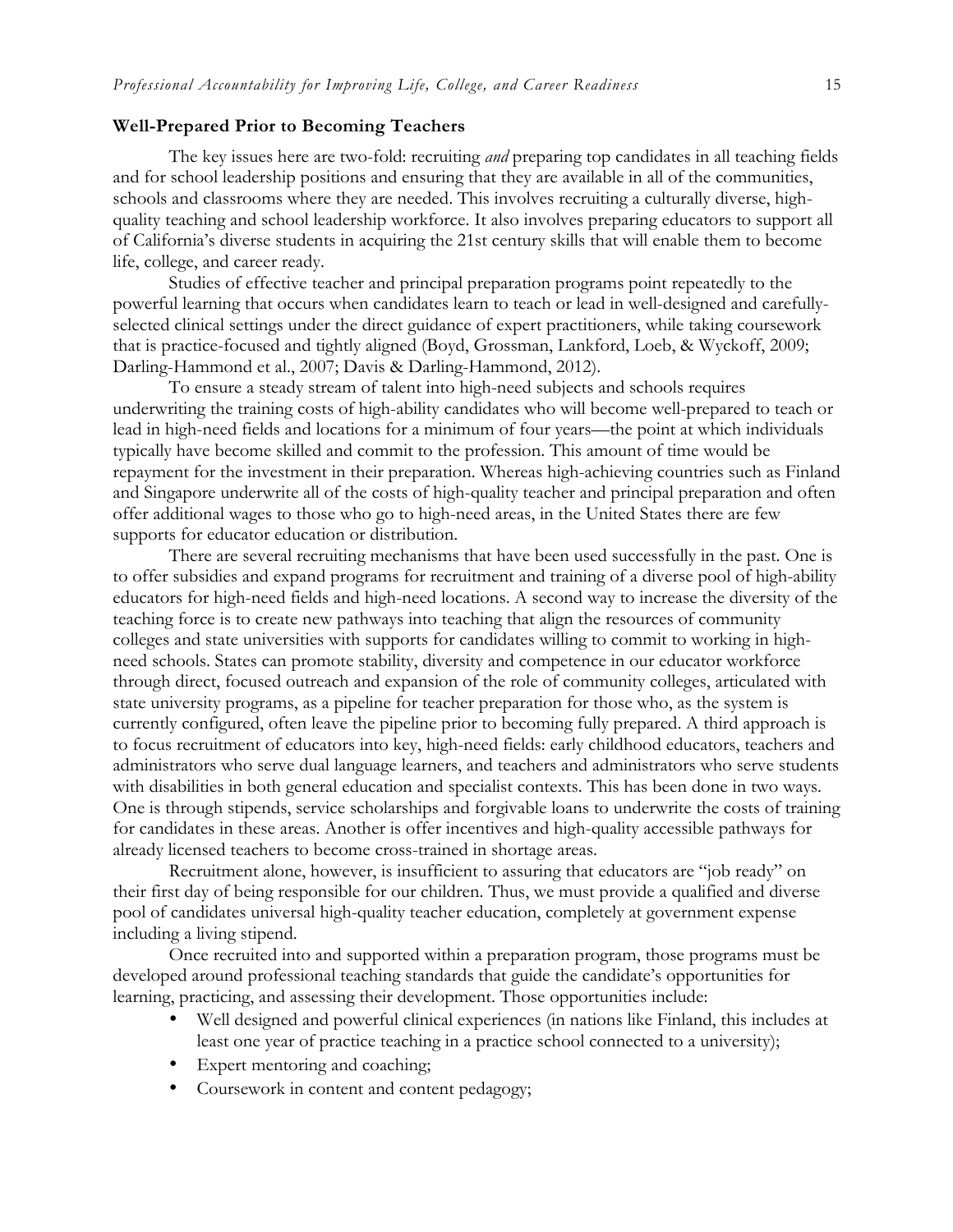- Learning specific practices and applying them in the classroom;
- Study of local district curriculum;
- Capstone portfolio or performance assessment tying theory to practice.

Performance assessments are a particularly promising element as, when done well, they both support the professional preparation of educators *and* help the state meet its legal and ethical responsibility to our children and to the public*.* That is, performance assessments are both evaluative and educative. They measure effectiveness, improve candidate capacities, improve scorers' understanding of teaching, as well as inform and improve preparation.

Finally, while it is essential to grow capacity from capacity, it is also necessary for preparation pathways to address endemic issues particularly the preparation needs of educators in such key areas as: early childhood, dual language learners, and students with disabilities.

#### **Ongoing Opportunities for Learning**

In a profession as complex and rapidly changing as education, our children need educators who are continuously growing and developing. A strong preparation is just the beginning of careerlong growth and development. Such growth and development, however, looks different and requires different approaches for teachers at different stages of their career. New teachers for instance can either become highly competent in their first years on the job—or they may develop counterproductive approaches or leave the profession entirely—depending on the kind and quality of help they encounter when they enter. Attitudes and beliefs developed during induction are carried for a career. Induction serves a key role in developing new members of the profession into the expertise expected by parents, students and the public, as well as colleagues and supervisors.

The necessity for growth and development does not end once established in one's career. As Wei, Darling-Hammond, Andree, Richardson, and Orphanos (2009) note:

Professional learning can have a powerful effect on teacher skills and knowledge and on student learning. To be effective, however, it must be sustained, focused on important content, and embedded in the work of collaborative professional learning teams that support ongoing improvements in teachers' practice and student achievement. (p. 7)

Thus, it is imperative to develop the knowledge and skills of all educators throughout their careers through readily available, high-quality professional learning opportunities.

#### **The Early Years**

The current approach for beginning educators is, still all too often, sink or swim. Such an approach is neither educationally nor financially responsible. Financially the current approach is penny wise and pound foolish, as teacher turnover is extremely costly. According to the National Commission on Teaching and America's Future (2009), the United States spends \$7.3 billion each year to recruit, screen and train teachers who leave schools for reasons other than retirement. Much of this turnover is caused by inadequate preparation and mentoring and by poor, but correctable, teaching conditions (Futernick, 2007).

Educationally the current system is irresponsible because high turnover rates within underresourced and poorly managed schools cause discontinuity that interferes with school improvement efforts and reduces student achievement (Ronfeldt, Loeb, & Wyckoff, 2012). Studies have long shown that high-quality teacher induction programs lead to teachers who stay in the profession at higher rates, accelerated professional growth among new teachers and improved student learning (Ingersoll & Strong, 2011).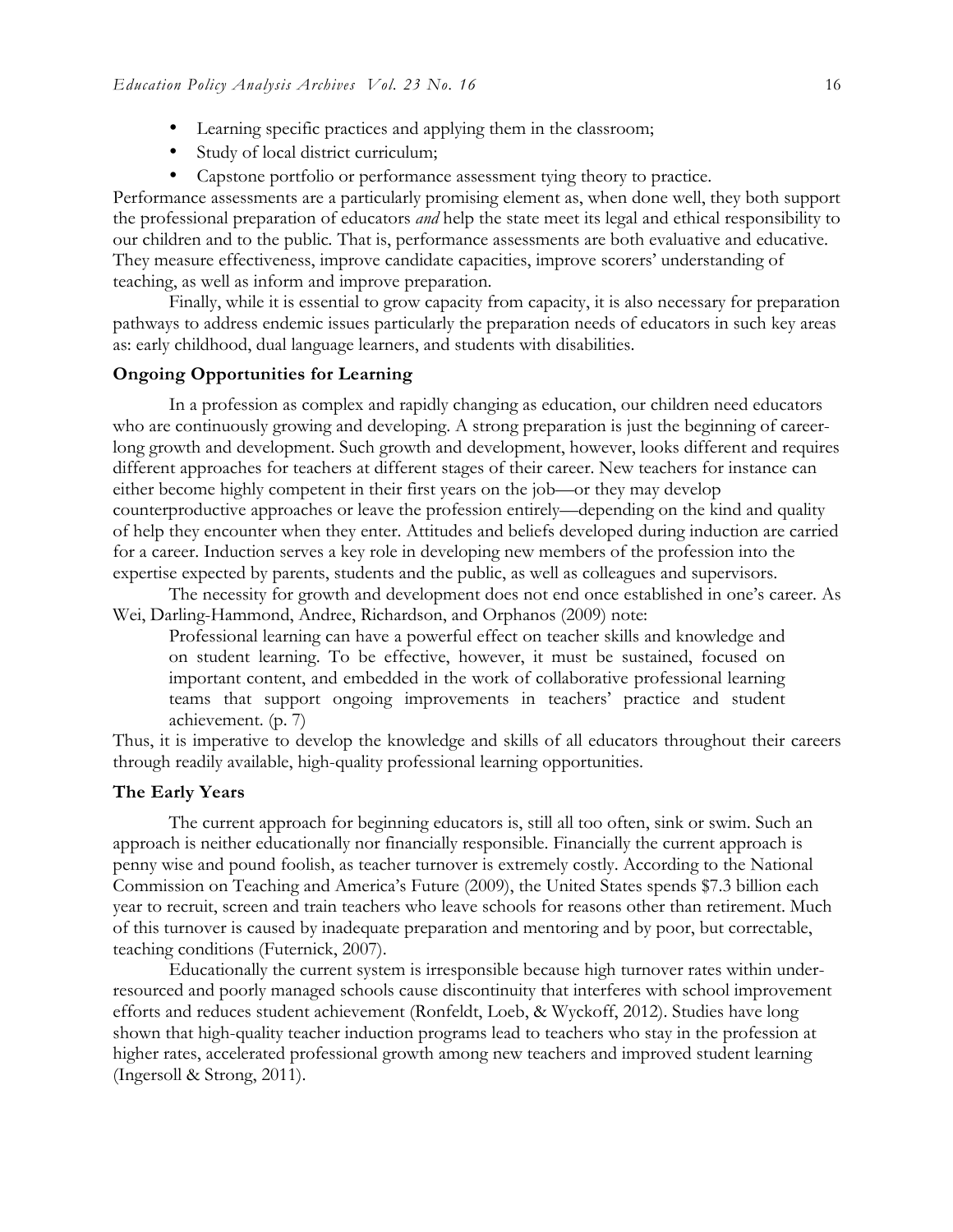Thus, quality induction experiences for all beginners in their early years of teaching are an essential component of what beginning teachers require. Early career learning opportunities should include:

- Mentoring for beginners from expert coaches in the same content/teaching level who model expert approaches and coach in the classroom;
- Collaborative planning with a reduced teaching load to create the necessary time and
- Further study in key areas (addressing the strengths, interests, and needs of all students especially those exhibiting developmental variations and dual language learners, working with parents) (Darling-Hammond, 2010; Ingersoll & Strong, 2011; Kain, 1996).

To help assure such experiences, induction programs should include:

- Regular mentoring within the educator's context by a carefully selected and trained mentor;
- Personalized learning that is integrated with school and district goals;
- Performance indicators for program completion and the award of a clear license; and
- Seamless integration with pre-service preparation and an ongoing career continuum that provides multiple options for growth and sharing of expertise.

## **Learning Opportunities for Experienced Teachers**

Once established in the field, another essential element of a professional accountability for improvement is a range of rigorous, standards-based, professional growth opportunities aligning professional learning resources within and across systems. These elements should respond to student and educator needs as well as school and district goals, resources, and expertise. High quality learning opportunities for experienced teachers share several features and will require the reallocation of time for teachers to have the opportunities to learn with and from each other.

Features of high quality professional development include:

- A focus on learning specific curriculum content;
- Organization around real problems of practice;
- Connection to teachers' work with children;
- Linkages to analysis of teaching and student learning;
- Intensive, sustained, and continuous opportunities over time;
- Ongoing support via coaching, modeling, observation, and feedback;
- Connection to teachers' collaborative work in professional learning communities
- Integration into school and classroom planning around curriculum, instruction, and assessment.

These features can be met in multiple ways including:

- Well-functioning *Subject Matter Projects* that have sufficient reach to be accessible to all educators working to achieve content standards within subject matter fields;
- *Professional Learning Hubs* specializing in developing culturally and linguistically responsive pedagogy for diverse populations such as dual language learners and students with disabilities;
- *Supports for National Board Certification* as a way to develop both individual and school-wide teaching capacity and career development opportunities; and
- *Identification and Dissemination of Promising Practices*, such as lesson study and action research or Leadership Networks.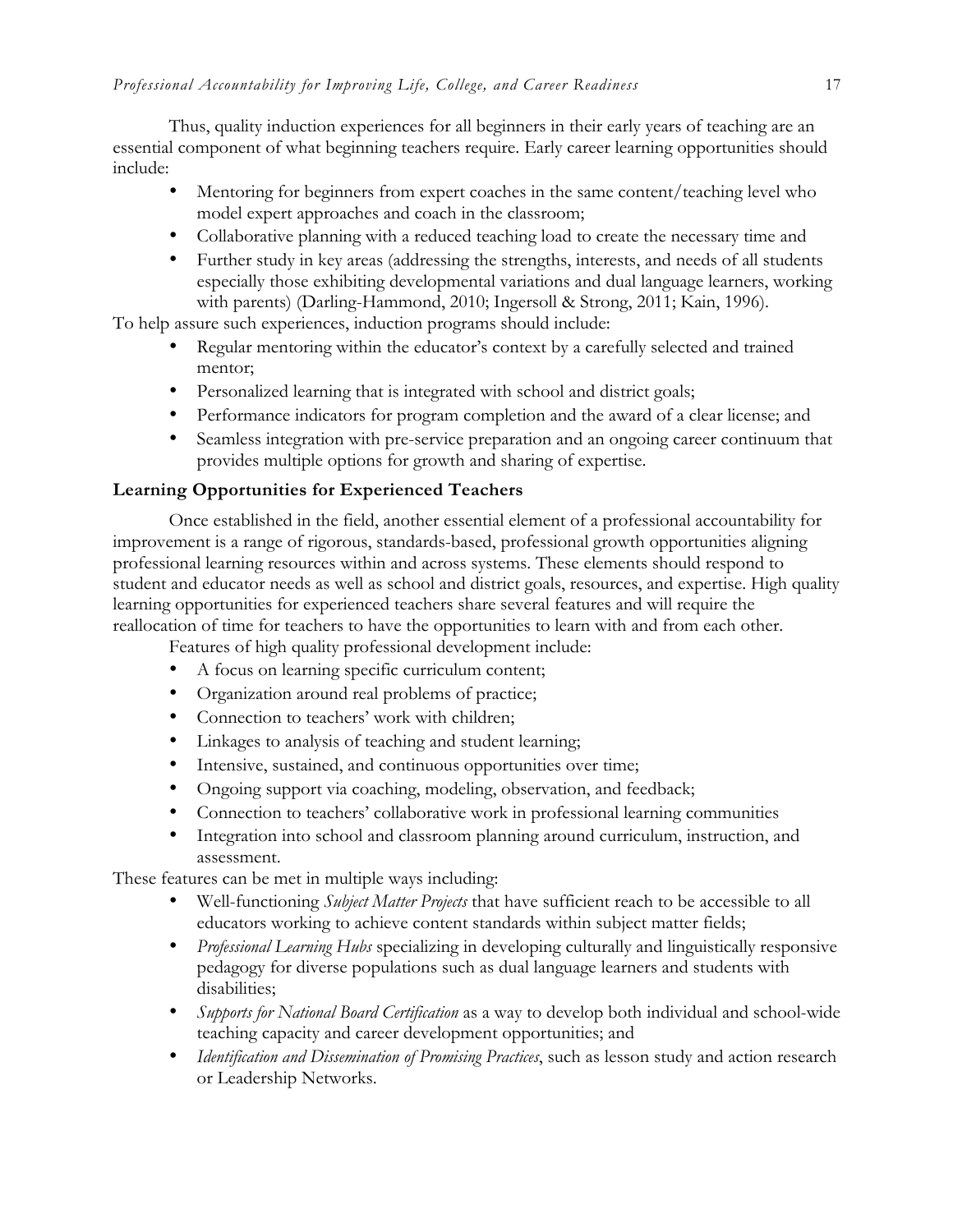All of these essential features of high quality professional development recognize that time is required for teachers to learn and develop knowledge and skills together. The kind of time required is of the magnitude of 15 to 25 hours a week of planning and collaboration embedded in the school, schedule plus an additional two to four weeks of professional learning time to attend institutes and seminars, visit other schools and classrooms, conduct action research and lesson studies and participate in school retreats. Allocating such time will require multiple creative approaches including extending the day for teachers, rearranging student schedules, using learning technologies in innovative ways, and/or increasing professional learning time through professional learning days.

In short, job-embedded professional learning time dramatically improves the coherence of instruction and the quality of teaching and learning. Thus professional accountability for improvement requires incentives for schools to establish flexible structures within the teaching day and year that provide time for teachers to participate in collegial planning and job-embedded professional learning opportunities**.** 

#### **Organizing Schools for Leadership Development**

Just as golfers cannot play the golf they are capable of playing on a basketball court, teachers cannot educate as they are capable of educating in a school that is as alien to teacher learning. To meet our goals for our children will require changes in how the people within schools are organized, how the internal expertise is used, and, as noted above, how time is allocated. A key element across the board is enriching the capacity of teachers, and the use of that capacity within the school and beyond. This often falls into the category of teacher leadership. A truly responsible professional accountability system would include opportunities for expert teachers to be engaged in leading curriculum development, professional development teacher evaluation, and mentoring/coaching, as well as for some to be recruited and prepared as principals or other school administrators in highquality programs.

Such teacher leadership requires multiple career pathways that reward, develop, and allow for the sharing of expertise. A research-based Career Development Framework that offers technical assistance and leadership training opportunities needs to undergird these pathways. A professional accountability system would assure that all teachers receive equitable, competitive salaries that are comparable to other professions, such as engineering. A career development framework would also include additional stipends for working in hard-to-staff schools and for the addition of new roles and responsibilities.

Teacher evaluation is an important element of professional development and organizing the school for teacher and student learning. It also provides an example of how professional accountability for improvement involves new and different roles for teachers. The goal of teacher evaluation is to strengthen the knowledge, skills and practices needed to improve students' academic growth by using reliable data sources that fairly and accurately depict both teachers' practices and students' learning—and the relationship between the two. Teacher evaluation, to be successful, must both provide necessary protections for students *and* support teacher growth and development. To do solely one or the other is not just a missed opportunity, it harms the education of our children. When evaluations provide teachers with frequent feedback on the important elements of their practice and enable them to reflect on the connections to student learning, they support continuing growth and student achievement increases (Milanowski, Kimball, & White, 2004).

For teacher evaluations to be successful they should be accompanied by useful feedback and connected to professional learning opportunities that are relevant to teachers' goals and needs, including both formal professional development and peer collaboration, observation and coaching.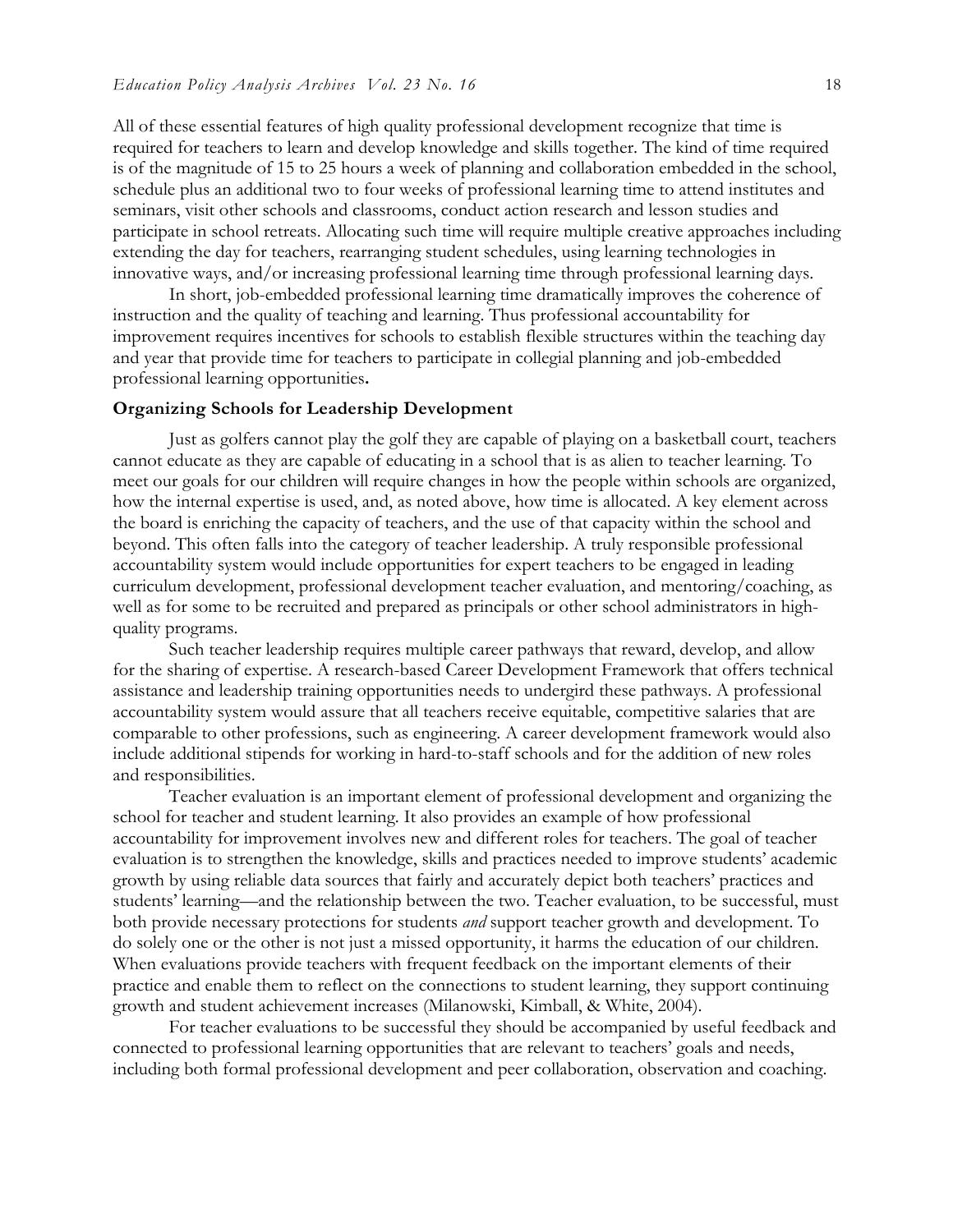In addition, they should be used to identify needs for professional learning and goals of the individual teacher's growth plan.

An effective system for evaluating teachers, administrators and other staff will have, at minimum, the following features:

- It is tied to professional standards and ensures educator performance is assessed against those standards;
- It is informed by data from a variety of sources, including valid measures of educator practice and student learning and growth;
- It is a priority within the district, with dedicated time, training and support provided to evaluators and to those who mentor educators needing assistance;
- It differentiates based on the educator's level of experience and individual needs;
- It values and supports collaboration, which feeds whole school improvement;
- It meets legal and ethical standards for employment decisions and provides a system that allows these decisions to be made in an efficient, fair and effective way; and
- It includes both formative and summative assessments, providing information both to improve practice and to support personnel decisions (Darling-Hammond, 2012; Moir, 2012).

In a model of professional accountability, the evaluation system should value and promote teacher collaboration both in the standards and criteria that are used to assess teachers' work and in the way results are used to shape professional learning opportunities. Such a model explicitly acknowledges that teaching expertise resides primarily in teachers and therefore teachers are obliged to assume leadership of the learning community.

This suggests several points of entry for educators to participate in the evaluation of their peers. One such entry point would be to build on successful Peer Assistance and Review (PAR) models for educators who need assistance, to ensure intensive, expert support and well-grounded personnel decisions. In such models, accomplished teachers provide the additional subject-specific expertise and person-power needed to ensure that intensive and effective assistance is offered and that decisions about permanent status and continuation are well-grounded. Well-designed PAR programs ensure that struggling teachers receive assistance and that personnel decisions can be made in a timely and effective way with panels of teachers and administrators overseeing the evaluation process.

Clearly, many of the models and approaches suggested in this section bump up against existing labor-management agreements and more generally, existing labor-management relationships. A truly professional accountability for improvement model, however, will require re-establishing those agreements and relationships. Innovation in educator roles, responsibilities and compensation systems will require labor-management collaboration. In a model of professional accountability, however, all educators, regardless of their role will accept the four commitments of a profession.

#### **The Role of the State**

States, in their constitutions, are responsible for public education. Aside from the legal and ethical implications of this responsibility, it is the state that grants credentials to educators—who in turn practice throughout the state. There is no way that individual districts and/or schools could bear the weight, by themselves, of the responsibility of educating all of the children of the state. Thus, the state has an unavoidable role in professional accountability for improvement.

We briefly summarize key state level roles and responsibilities below.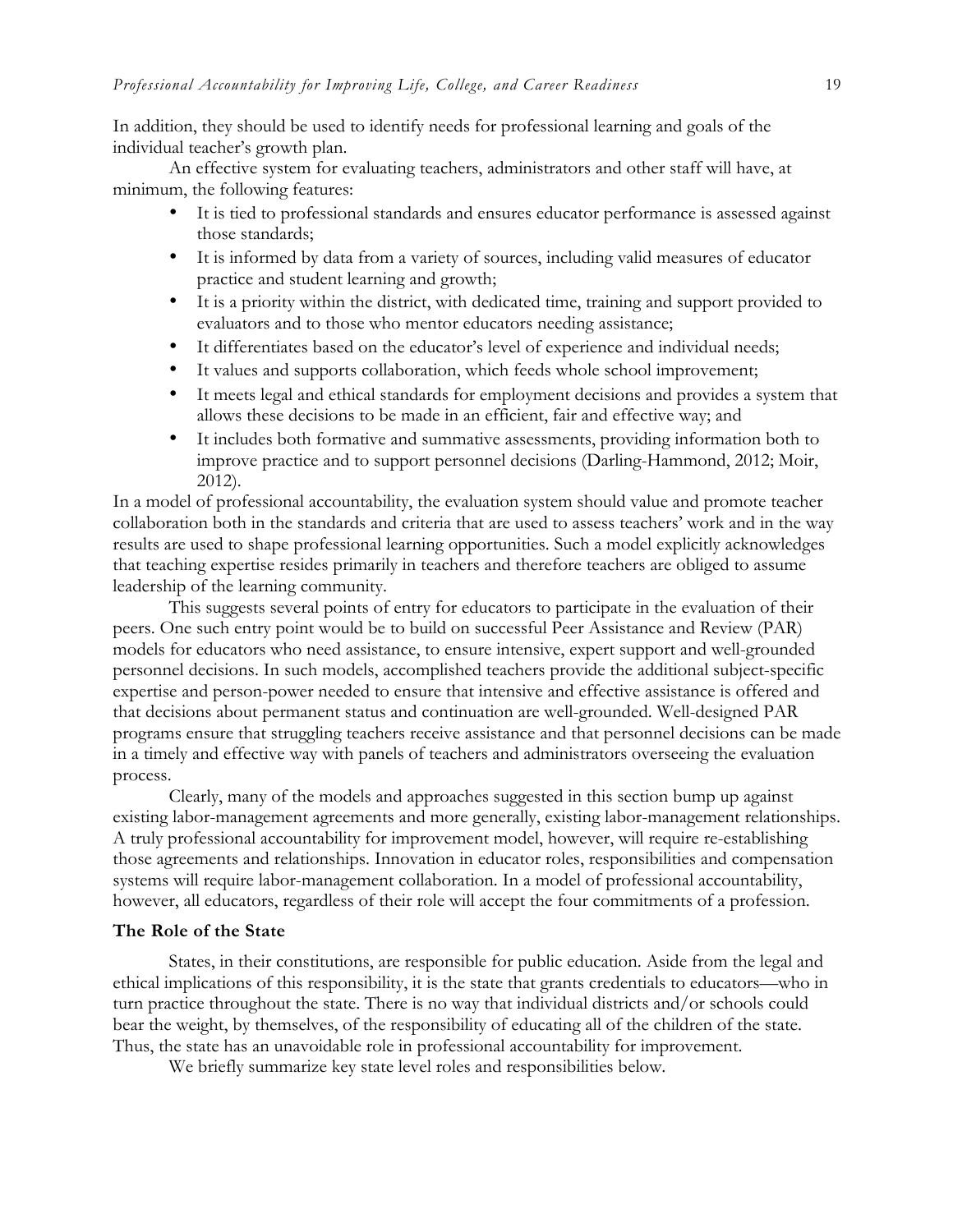- Define the standards for quality preservice and induction programs as well as professional development opportunities for both teachers and administrators and embed them in state accountability systems for funding, dissemination, and (when appropriate) accreditation;
- Clarify the performance expectations for beginning teachers and administrators (and their mentors) and administer appropriate assessment of those expectations;
- Align the career system so that it allows a seamless transition from preparation to career decisions and ongoing development.
- Coordinate and develop high-quality growth opportunities, including those that leverage technology for professional learning;
- Provide consistent, high-leverage resources for professional learning by creating incentives for schools to establish time for collaborative planning and learning within the teaching day and dedicating a consistent share of the state education budget to professional learning investments;
- Support Individual Professional Learning Plans for each educator informed by professional standards, student learning goals and the unique learning needs of the educator and his or her students. Individual professional learning portfolios should capture learning across stages of each professional's career. In an aligned system of preparation, induction, professional development, supervision, evaluation and career development, these learning plans can help teachers and administrators chart a course toward deepening their skills—and can help schools and districts guide decisions about how to provide valued and valuable professional learning opportunities.

As with individual teachers, schools, and districts, the state too must be continually developing; it must itself be a learning eco-system. Growth and development, in humans and organizations/institutions, do not always follow the same path in precisely the same way and the same time. There are, however, several "milestones" along the way that can guide and support the growth and development of the state as a learning eco-system:

- The establishment of a framework for state, county and local boards to evaluate and update their policies around professional learning opportunities. This framework should articulate a set of research-informed principles related to professional learning policy, standards and guidance. The state board, as well as local boards, can use the framework to evaluate their policies and guidance related to professional learning opportunities.
- In partnership with knowledge organizations (such as institutions of higher education, local education authorities, and research organizations), share research and expertise with schools and districts by documenting and disseminating information on effective models of preparation, induction, professional learning, evaluation and career development to share with institutions of higher education, schools and districts through online vehicles, conferences and public/professional outreach.
- Support networks of schools and districts to engage in shared learning and knowledge production.
- Use what is learned about effective practices to inform state policy as it influences legislation, regulatory guidance and plans for scale up and expansion of practice.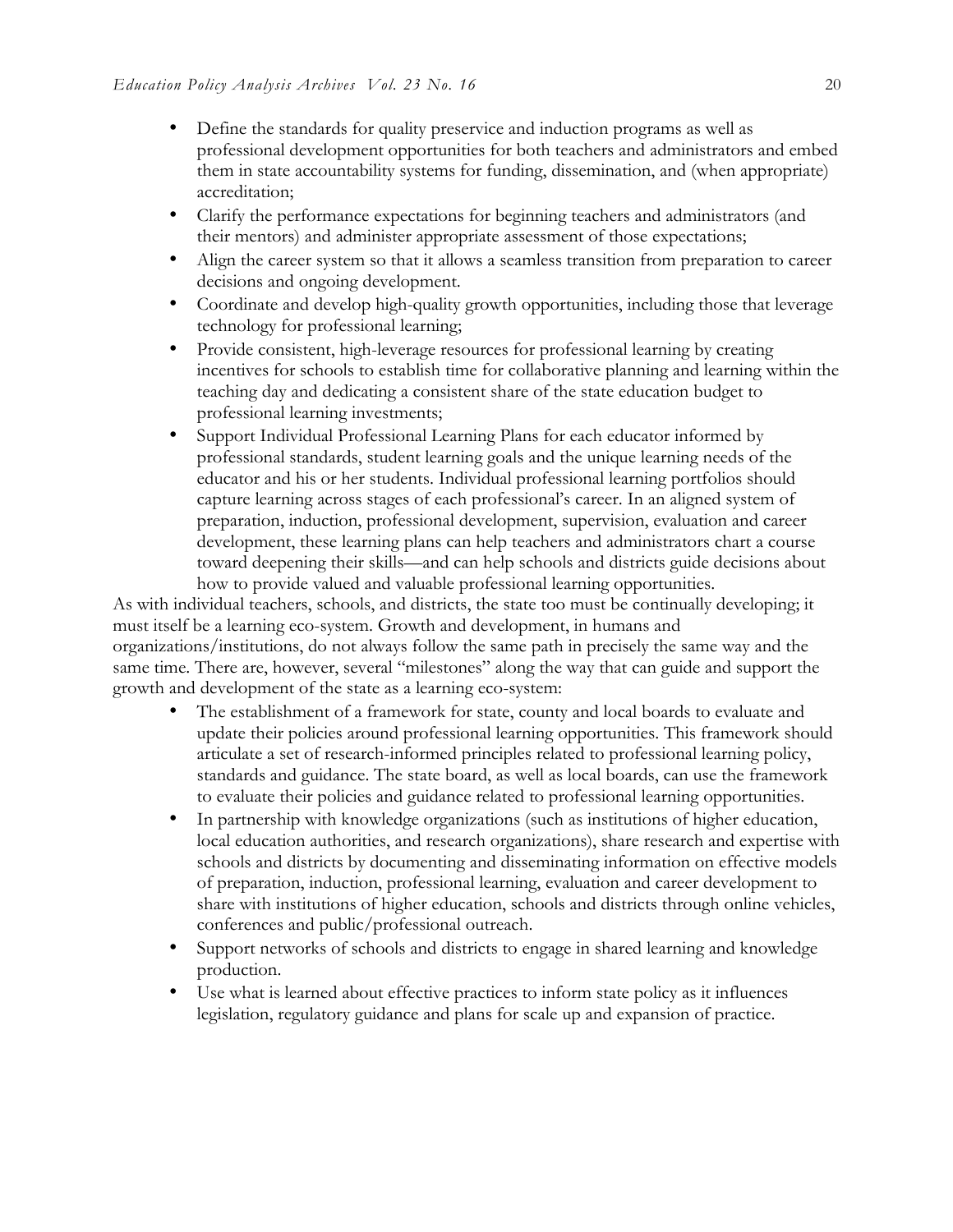## **Putting It All Together**

The complete system outlined in the previous section might seem like a pipe dream. The reality, however, is that nearly everything described above exists, or has existed, in separate pieces, at periods of time, in isolated pockets of this country. For instance, the type of undergraduate experience where experience working with children was a part of subject matter classes continues to be done at Amherst College (Amherst College, 2014). There was also a similar program, the Comprehensive Teacher Education Institute, at California State University, Chico in the 1990's that provided undergraduates with K–12 teaching experiences (California State University Institute for Education Reform Institute for Education Reform, 1998).

The financial aid packages proposed are similar to those administered as part of the Cal Teach Program in California during the acute teacher shortage of the late 1990's and early 2000's (Center for the Future of Teaching and Learning, 2005). Foundations have also provided financial incentives for college undergraduates to enter the teaching profession; for example, the Rockefeller Brothers Fund, through most of the 1990's, and, more recently, the Woodrow Wilson National Fellowship Foundation provides graduate fellowships and loan forgiveness for teachers in high poverty schools (Sleeter, Neal, & Kumashiro, 2014).

High quality but fair experiences during the admissions process and teacher preparation can be found in pre-service teacher preparation programs in multiple locations throughout the country, such as in Alverno College in Milwaukee, Wisconsin, at the University of Southern Maine (Darling-Hammond, 2006), and Bank Street College in New York City (Snyder & Lit, 2010).

Similarly, the induction approaches recommended resemble programs across the U.S. such as the Beginning Teacher Support and Assessment Program in California (WestEd, 2002), Albuquerque Resident Teacher Program (Feiman-Nemser & Parker, 1992), and the Rochester Induction Program (Joftus & Maddox-Dolan, 2002). In each of these programs, veteran teacher mentor novice teachers by providing on-going support around designing curriculum and establishing routines that increase student engagement in learning.

Professional Development models of the sort described exist in multiple locations and models including: the Subject Matter Projects (Bier & Gallagher, 2012); support programs for the National Board for Professional Teaching Standards (Illinois State University National Board Resource Center, 2011); and on-going support for teachers using the International Baccalaureate curriculum (International Baccalaureate Organization, 2014).

Connecticut, through the 1990's, embedded many of the state level policies of a complete and coherent system of professional accountability for improvement (Barron, 1999). For instance, Connecticut equalized teacher salaries across districts, created scholarship programs to attract students to attend undergraduate and graduate teacher preparation programs, established loan forgiveness programs to encourage candidates to teach in high need schools, ended emergency licensing, required and funded mentors for all first year teachers, and mandated on-going professional development for license renewal (Wilson, Darling-Hammond, & Berry, 2001).

The problem is such policies and practices have not, and currently do not, exist in totality, let alone in abundance. For a professional model of accountability for improvement to be the norm rather than the anomaly requires a comprehensive reframing of policies and practices through every level of the educational enterprise. It would require a carefully crafted and cohesive ecosystem of policies and practices encompassing the entire career of an educator from recruitment to retirement. Such an ecosystem does not yet exist.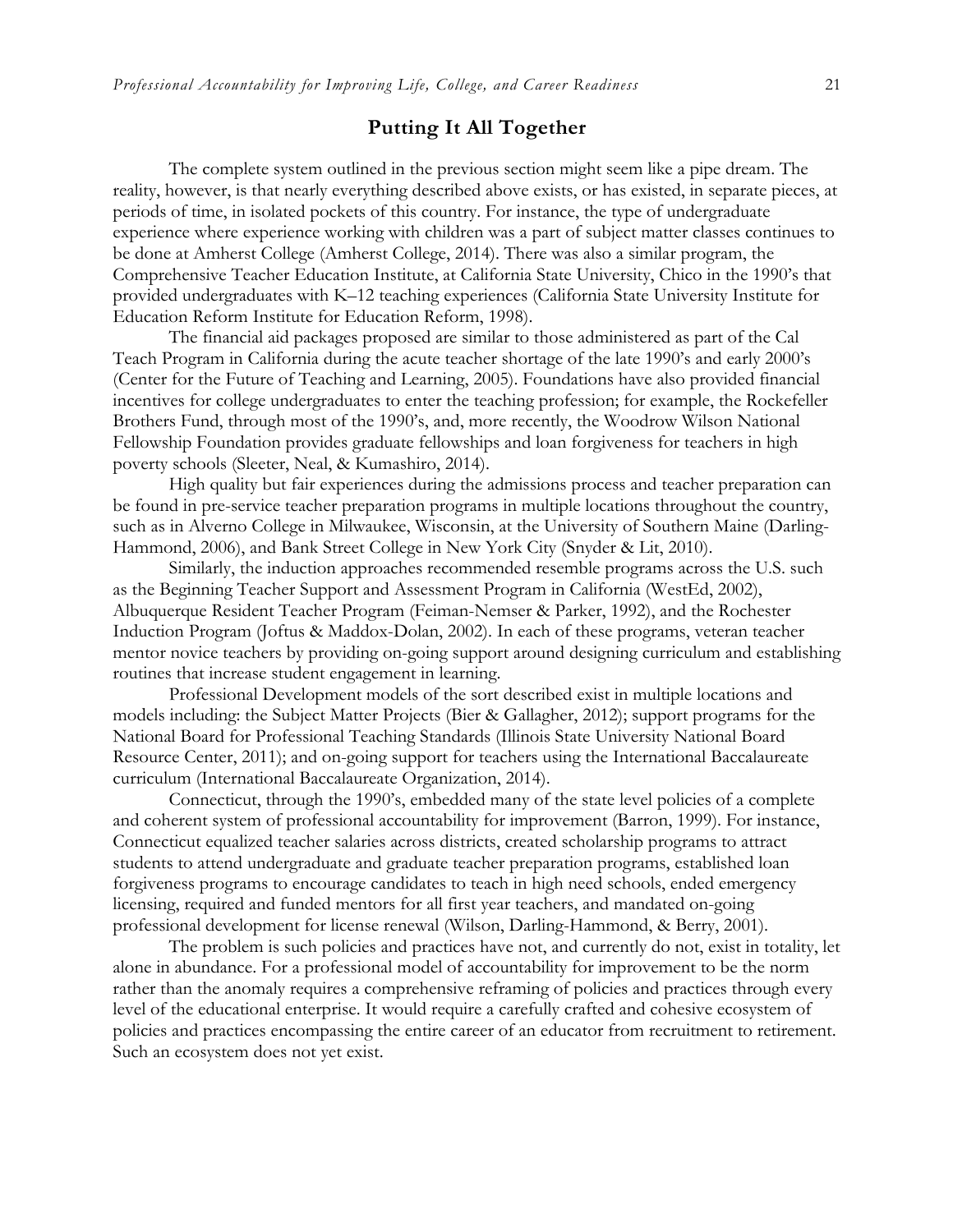Thus, we close with a description of the career of a teacher in an imagined future where all of our educators, and all of their students, receive what all too few educators and students receive today.

## **A Teaching Career**

#### **Postsecondary Education**

Jamaal Grey, a recent college graduate with a math major, received a broad based liberal arts education that included courses in the humanities, arts, and sciences. Integrated in his course of study were numerous experiences working with secondary school students. For example, in a math course on linear algebra, he spent one-half day each week in a local high school math class working with students there to understand the trajectories that humans traverse in their understanding of that set of domains of mathematical knowledge. Similarly, in a Microeconomics course, Jamaal, while learning about how households make decisions, interviewed and tracked students' spending habits at a local high school.

Partially as a result of these positive experiences with high school aged students and a passion for social justice, Jamaal decided to pursue a career in teaching. Since a national body accredited each teacher preparation program across the country, Jamaal was confident that, no matter what program he attended, he would graduate well prepared to support student learning when he began teaching. Since he was entering his professional education as a college graduate, this accreditation process assured him he would experience an integrated set of course work and clinical experiences that helped him learn, integrate in practice, and assess his knowledge and skills in understanding children (their families and communities) in all their wondrous diversity and how to render his understanding of the content area into engaging learning opportunities for students. Moreover, he knew that course work and clinical experiences would be coherent and integrated and that his clinical experiences would be supported by both college and school-based educators who were prepared, paid, and had sufficient time for their roles.

Jamaal identified a geographic area in which he hoped to settle upon becoming a teacher because he wanted to come to know the community in which he would be teaching. In that particular geographical region, he selected teacher preparation programs that included an explicit focus on "social justice." For Jamaal, it wasn't only important to complement his content knowledge and knowledge of children and how they develop with pedagogical content knowledge and to expand his repertoire of pedagogical strategies—he wanted a program that aligned with his budding educational philosophy: creating educational opportunities for our most socio-economically marginalized students.

Jamaal did not have to worry about financing his professional preparation. While he incurred some debt from his undergraduate institution, a combination of federal, state, and local funding sources covered all costs related to his professional preparation as long as he remained teaching in a hard to staff school or subject area for five years.

Jamaal's decision was ultimately between two types of programs: one in a doctorate granting research focused university and one in a district/post-baccalaureate university partnership. Both programs had an equal distribution of professors and accomplished classroom teachers who served as instructors and both provided the cohesive mix of course work and clinical experience required for national accreditation. The main distinctions between the programs were that pre-service teachers who successfully completed the post-baccalaureate partnership program only had their clinical experience in the partnership district, received an additional stipend for their clinical experience, and had to commit to teach in one of the partnering district's schools for five years.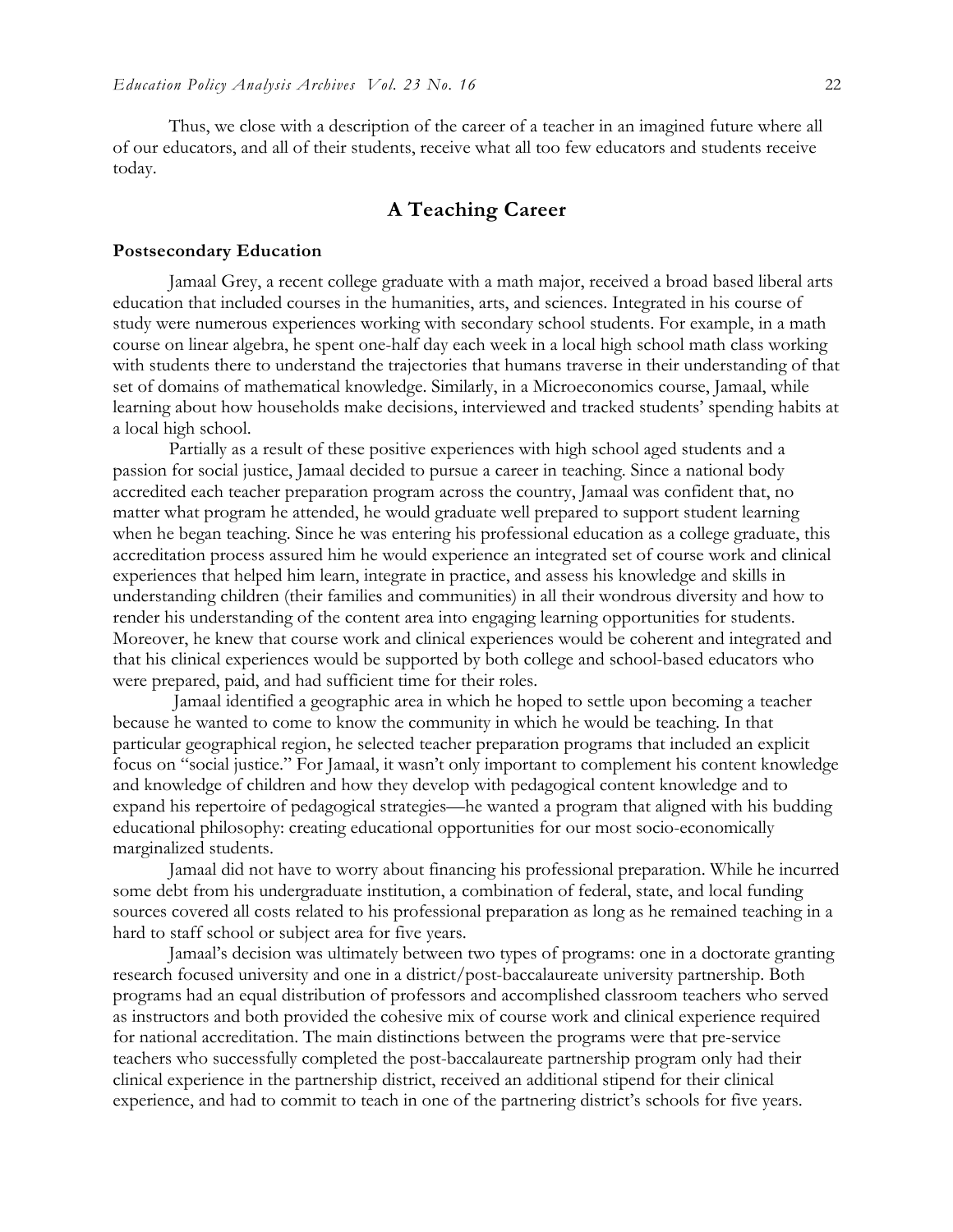#### **Recruitment and Selection**

Similar to the Common Application for undergraduate institutions, Jamaal uses the Common Teacher Preparation Program Application for post-graduate professional preparation programs. The application, accepted by all professional preparation programs, requires prospective candidates to have an overall grade point average of 3.0, as well as to demonstrate content knowledge in the subject they desire to teach, assessed via a resume, transcripts, and three letters of recommendation. The application also requires three short essays. The first essay is a narrative about the experiences that bring one to teaching. The second question requires another narrative describing an experience of how he handled failure and an analysis of how one would apply lessons from a personal instance of failure to one's work as a future educator. The third essay requires reading a research article documenting the opportunity and achievement gaps in the United States and then providing an analytical interpretation of the data and suggestions for improvement based upon that analysis.

When programs received Jamaal's application, it was assigned to a three-panel review committee comprised of a course instructor, a mentor teacher, and an admissions officer. Each committee member is trained on how to assess the application materials to avoid bias around race, gender, or sexual orientation. Committee members independently review applications for deep content knowledge in the subject matter(s) to be taught. Jamaal, being a math major, passed the content screen. After the content screen, review committee members read each of the other parts of Jamaal's application looking for evidence of his commitment to teaching as a profession, closing the opportunity gap, and having a learner's stance.

Following the paper review, institutions winnow the candidates to select a group of candidates to invite for an on-campus selection day. Central to their decision is to invite a diverse group of applicants. Diversity, committee members believed, facilitated learning: having a group of teacher candidates across a racial/ethnic, class, gender, and sexual orientation spectrum would not only create a rich learning environment during teachers' pre-service experience, but also would prepare teachers for the diverse classrooms they would enter after the program.

On Selection Day, Jamaal took part in a variety of performance assessments. The day began with Jamaal participating in a group problem-solving exercise where fellow math applicants devised an action plan for improving one student's academic performance based on a work sample. Then, he moved to teaching a seven-minute math lesson to applicants in his cohort. After teaching the lesson, Jamaal received feedback from a clinical teacher educator and retaught the lesson to a group of high school math students. Students also assessed Jamaal's application. Similar to the written application, the program assessed Jamaal's candidacy in relation to his commitment to teaching as a profession, closing the opportunity gap, and having a learner's stance.

#### **Teacher Preparation**

Jamaal, upon receiving his acceptance, enrolled in a teacher-training program. In addition to the human development, methods, and foundations courses, Jamaal's clinical experience(s) practicum, played an integral role in his professional preparation. Clinical placements sites had to demonstrate a commitment to diversity. Specifically, the teacher preparation program was attentive to choosing schools with a diverse range of students and learners in *each* classroom. Also, schools had to have strong parent and community partnerships because of the realization that to educate the whole-child required an understanding of students across different contexts. Once selected, schools received an additional allotment, per teacher candidate, to support the additional time, labor, and expertise required to educate a pre-service teacher. For instance, mentor teachers agreed to participate in on-going professional development and had a reduced teaching load to ensure that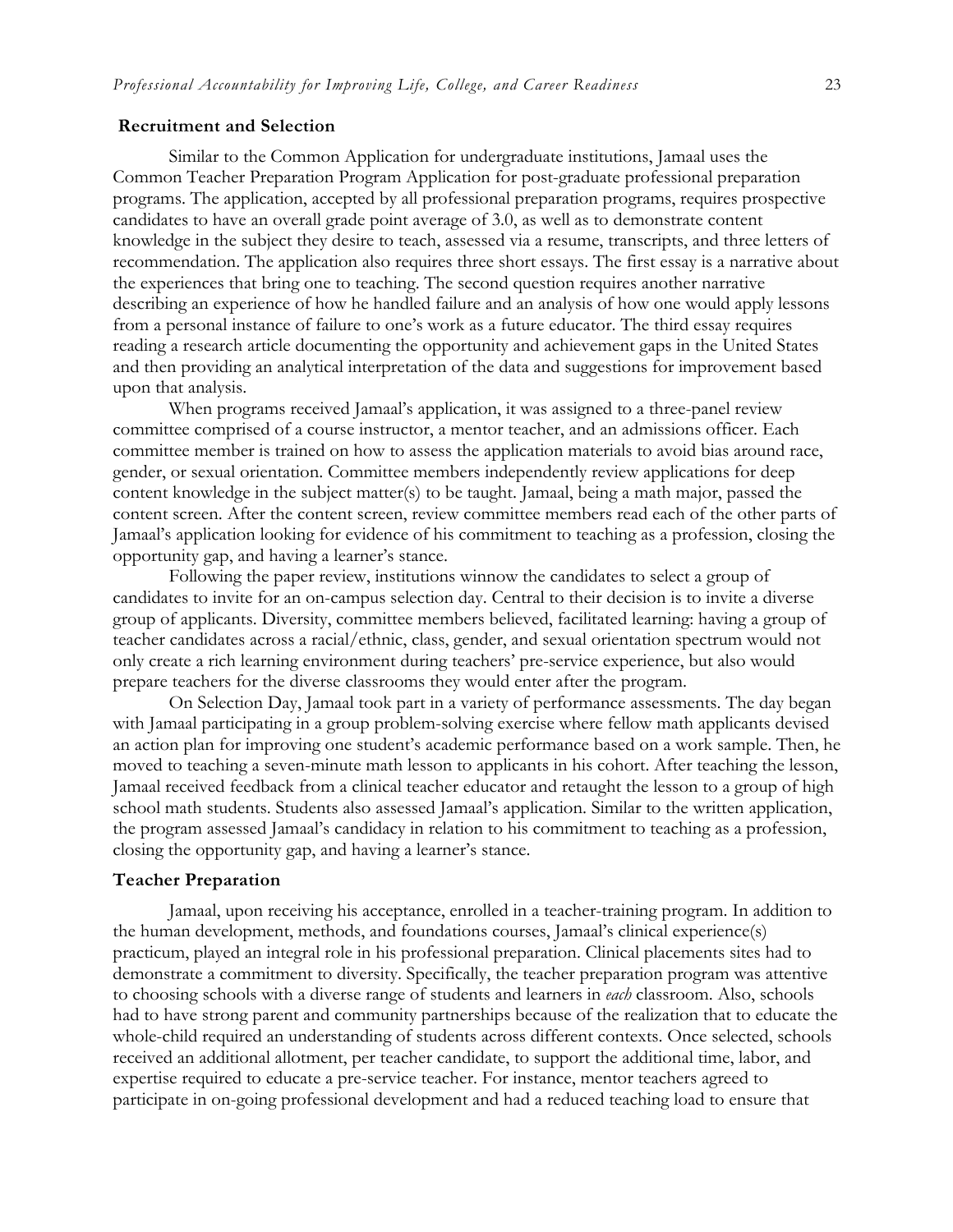Jamaal's mentor teacher had the capacity and the time to provide him with on-going feedback during the practicum.

Like a novice swimmer entering the water one body part at a time, Jamaal was "gradually released" into assuming full-time teaching responsibility of his class: first observing the students and his cooperating teacher; then assuming responsibility for students in small groups. As his capacities grew, he began teaching units, ultimately assuming a full teaching load, comprised of day to day planning, teaching, assessing, and communicating with families. Jamaal was assessed through his program and successfully passed a performance assessment based upon his work in his final clinical experience. The standards upon which the performance assessments were based are the same as the standards to which he will be aspiring, and measuring himself against, in his induction program and on-going teacher evaluation once he has entered the profession.

#### **Entry Into the Profession**

Because neighboring states acknowledged Jamaal's teacher certification, he applied to school districts in several states. While all districts provide induction programs and offer professional development opportunities, he focused his efforts on a district that had the strongest reputation in those two areas. In addition, the district had a strong robotics program that seemed a good match for his desire to integrate math expertise with science, technology, and engineering.

Jamaal submitted his application to the district's human resource office, which served the function of validating his certification and completing a background check. In the district in which he was most interested, school sites were primarily responsible for hiring. The school-site hiring process felt familiar to Jamaal as it mirrored the selection day of his teacher education program. For example, Jamaal taught a sample lesson to a group of students. And, during a group interview with faculty members, reflected on why he chose particular teaching moves during his sample lesson.

#### **Induction**

During his first three years of teaching, Jamaal worked with a mentor who provided content and grade span appropriate coaching. His mentor, a National Board Certified teacher in the district with release time, worked with four other novice teachers, the district caseload for mentors. One month before school began, Jamaal met with his mentor and his district cohort group to plan each of his six units for the year. Before his first year, Jamaal's mentor focused the planning on the first unit, assisting him with designing policies and routines for students that would help create a qualitylearning environment with his students.

Once the school year began, the secondary school induction model provided content focused coaching to first year teachers, mentoring sessions centered on providing novices with feedback on planning, teaching, assessing, and working with families. Specifically, mentors engaged first-year teachers like Jamaal in five coaching cycles, with each cycle containing co-planning, observation, debriefing (based on observation and student work samples), and areas/plans for future growth. The combination of the mentoring from the more expert other and the collaboration of his cohort provided Jamaal with the support needed to succeed as an early career teacher and to begin his trajectory towards career long improvement.

## **On-Going, Inservice, Professional Development**

As Jamaal advanced in his career, the principal at his school organized on-going, schoolwide, professional development modeled on the National Board Certification process. For example, one year Jamaal's principal, similar to the lesson study model, focused teacher teams on using images of their practice (i.e. video) to reflect on how particular teaching moves enabled or constrained student learning. Another year, Jamaal's principal organized the teacher teams around the use of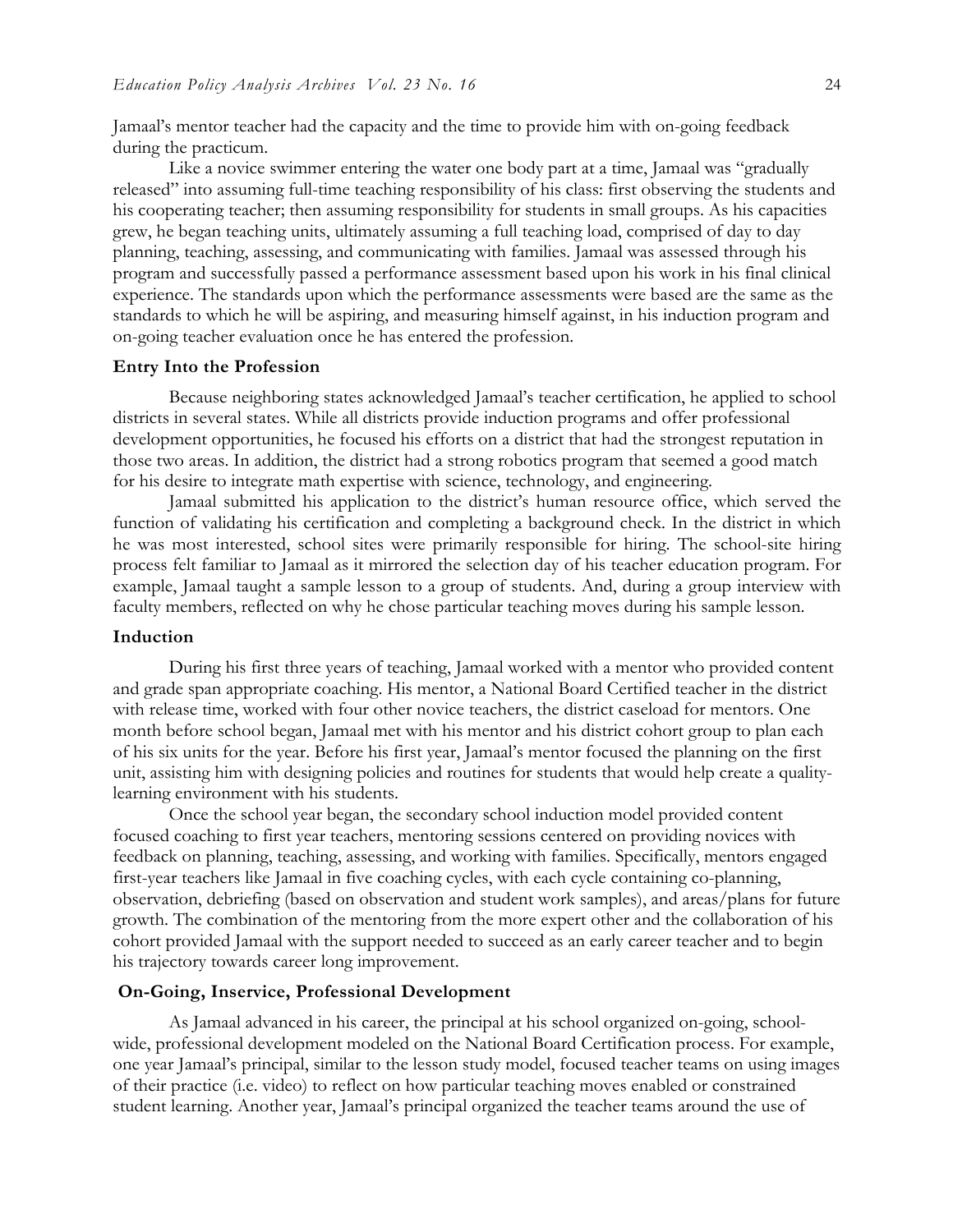formative and summative assessments (work samples) to inform practice. Jamaal, in his math content team, spent time examining the relationship between how and what he taught with students' work. Instead of merely looking at aggregate student responses, Jamaal and his colleagues began to hypothesize about why students generated work in particular ways, to understand their thinking, the understandings and partial understandings they brought to their work. Looking closely at student work in this way enriched how he and his colleagues enacted future instruction.

These formal structures and processes help create a professional culture of trust and of making one's practice visible—and thus sharable and improvable. Throughout his career, Jamaal collaborated with colleagues to address dilemmas of practice—in formal occasions as well as in informal conversations and sharing of materials and practices. It was not only "okay" to admit that one could always improve, it was essential. And it was essential for the entire school to support each and every adult who worked with children to do so.

Throughout his career, Jamaal had multiple opportunities for taking on roles and responsibilities in addition to teaching the students in his classrooms. As his expertise expanded and was documented, he could choose, while remaining in the classroom (or returning to the classroom after several years of service) to serve as a cooperating teacher or induction mentor—as were provided for him in his own early years as a teacher. The district also used teachers to develop curriculum and assessments as well as to provide structured professional development with and for other teachers. Such professional development included school-site based professional learning communities, sustained cross-site offerings, and individual teacher support through a peer assistance and review program. In addition, his district was involved in receiving and providing school quality review visits where a team of educators reviewed documents, visited a school, and provided feedback to that school as part of an ongoing school improvement process. Jamaal's participation in these school quality reviews supported other schools and each time he visited another school in this role, he came back with ideas and practices to enact in his home school.

#### **Evaluation And Tenure**

The role of teacher evaluation in Jamaal's career was to support and improve instruction. Thus teacher evaluation was coherent with and reinforced the professional development undertaken by teachers. In the spring of each year of his teaching, Jamaal compiled a portfolio of evidence he had been collecting though out the year regarding his work as a teacher. The elements of the portfolio included evidence of student learning (from multiple sources including semi-standardized data as well as individual work samples), classroom practice (from observations), professional service, and work with family and community. During his induction years, he and his mentor then used this portfolio as the basis, along with school and district priorities, for establishing strengths and areas of desired improvement including specific steps Jamaal committed to making to improve in those areas and support that the school committed to providing him to improve in those areas.

Following receiving tenure after successful completion of his induction program, this conversation happened, at the secondary level, with either his department chair or principal. The outcome of this conversation was an Individualized Teacher Support Plan (ITSP). The ITSP served as the focus of his evaluation the following year and was used as a focus for Jamaal's work in and evaluation of the professional development activities undertaken during that year.

While not applicable to Jamaal, should a teacher fail to show progress towards meeting the commitments in his or her ITPS, the district had a Peer Assistance and Review Process (PAR) in place. (In fact, because of better preparation and stronger support for teachers in their early years, instances of poor teachers will most likely be far fewer in number than is currently assumed to be the case.) PAR assured teachers who were not living up to their own, and their district's,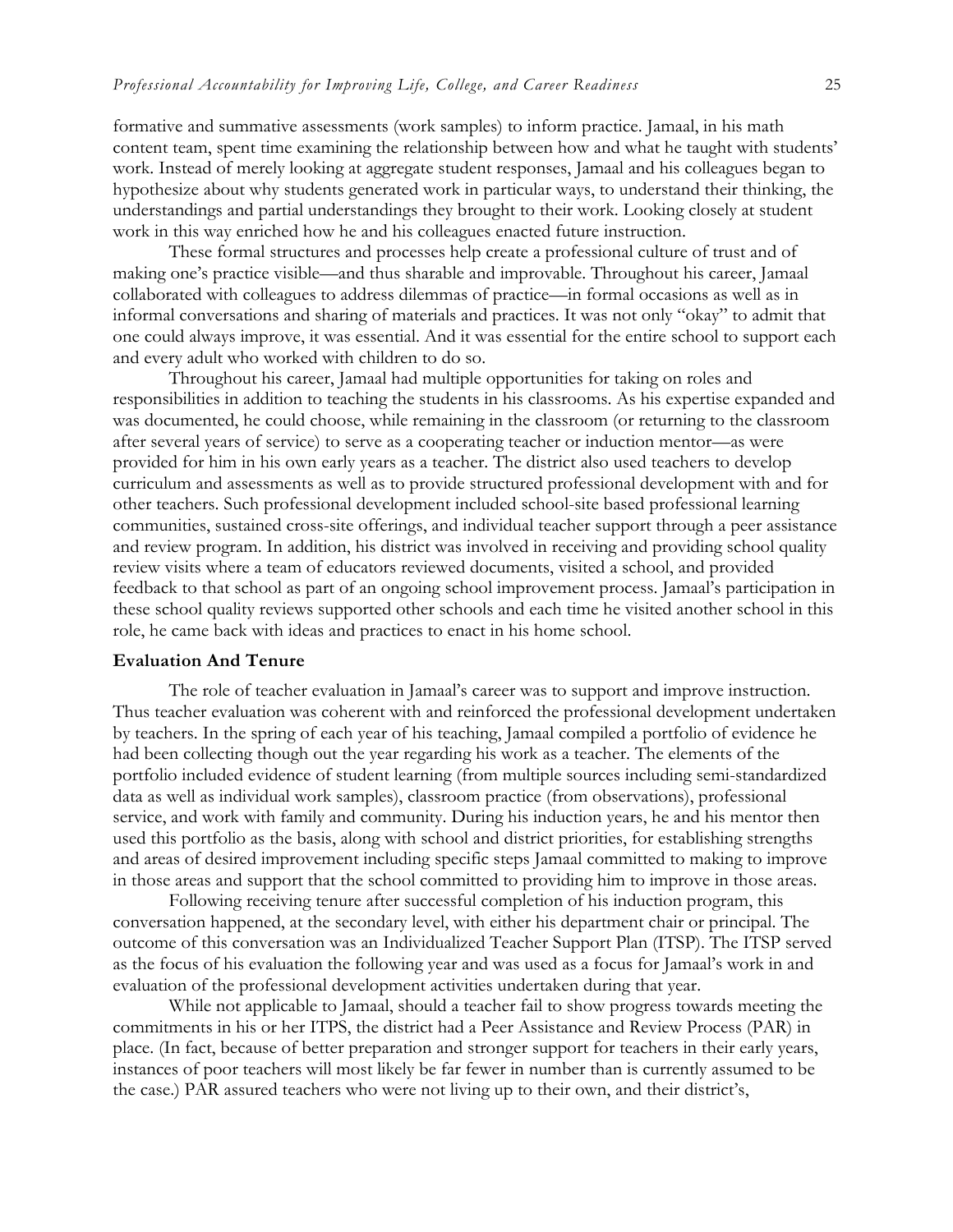expectations received a full year of additional focused support. If at the end of that year of focused support, sufficient progress was not made, a joint administrative/teacher panel made a decision to either continue or to end that teacher's employment in the district.

#### **Conclusion**

In this article we expanded on Darling-Hammond, Wilhoit, and Pittenger's (2014) new approach to accountability and directed our attention to one of the three pillars—professional accountability for improvement. We provided a conceptual framework for a model of professional accountability for improvement. We then described particular slices of the work of four organizations that show what such a model can look like in particular contexts. Third, we offered an over view of what a complete system of professional accountability for improvement would require. We concluded with a narrative describing the career of a teacher in an imagined future where each and every child could benefit from educators who were prepared and work within a coherent professional model of accountability for improvement. The University of California at Santa Barbara's Teacher Education Program's focus on improving its curriculum to increase candidate learning; the Boston Teacher Residency's efforts to improve its selection processes to increase the quality of teacher candidates; the National Writing Project's attention to improving professional development by making on-going professional development responsive to teachers' local needs; and the California Commission for Teacher Credentialing's focus on improving the accreditation of teacher education programs to improve the capacities of beginning teachers are an acknowledgement that parts of professional accountability for improvement can be actualized in organizations. However, if students are to reach ambitious college, career, and life-ready standards, the parts highlighthed in this article must exist in a complete system. This article provides such a framework for policymakers, researchers, and practitioners.

#### **References**

- Amherst College. (2014). Reading, writing, and teaching [Course catalogue]. Retrieved from https://www.amherst.edu/academiclife/departments/courses/1415S/ENGL/ENGL-120- 1415S
- Baron, J. B. (1999). *Exploring high and improving reading achievement in Connecticut*. Washington, DC: National Educational Goals Panel.
- Bier, N. K., & Gallagher, A. (2012). *Evaluation of the California subject matter project: Cross case summary.*  Menlo Park, CA: SRI International. Retrieved from http://www.sri.com/work/publications/evaluation-california-subject-matter-project-crosscase-summary
- Boyd, D. J., Grossman, P. L., Lankford, H., Loeb, S., & Wyckoff, J. (2009). Teacher preparation and student achievement. *Educational Evaluation and Policy Analysis, 31*(4), 416-440. Retrieved August 7, 2012, from http://epa.sagepub.com/content/31/4/416.short. http://dx.doi.org/10.3102/0162373709353129
- California State University Institute for Education Reform. (1998). *Strengthening teacher education in the undergraduate years*. Retrieved from https://www.calstate.edu/IER/reports/IERReport.pdf
- Carter, M., Mota-Altman, N., & Peitzman, F. (2009). *Creating spaces for study and action under the social justice umbrella.* Berkeley, CA: The National Writing Project.
- Center for the Future of Teaching and Learning. (2005). *Teaching and California's future: The status of the teaching profession 2005*. Santa Cruz, CA: Author.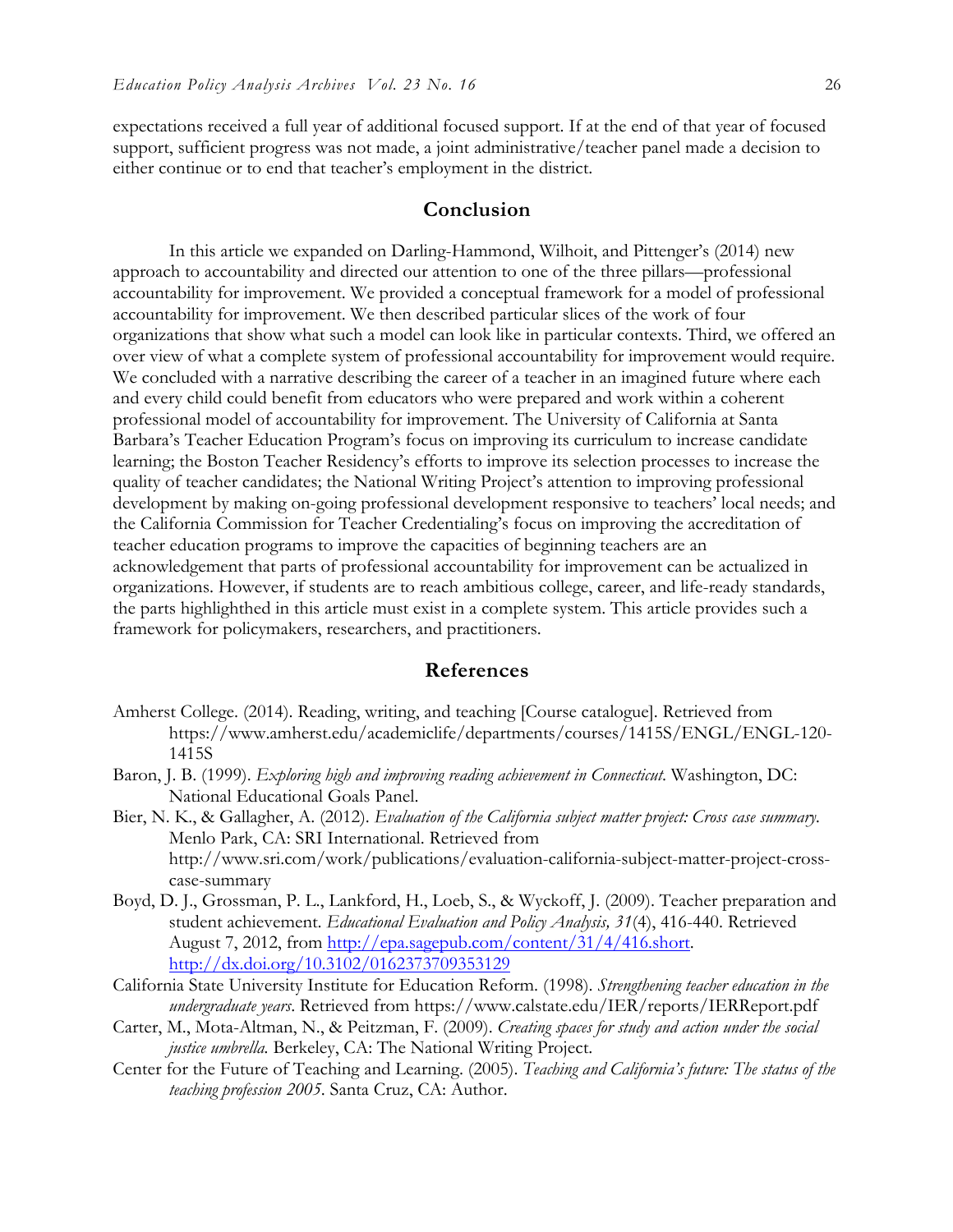- Commission on Teacher Credentialing. (2015a). *2013–2014 quick facts*. Retrieved from http://www.ctc.ca.gov/pdf/CTC-quick-facts-2013-2014.pdf
- Commission on Teacher Credentialing. (2015b). About the commission on teacher credentialing. Retrieved from http://www.ctc.ca.gov/commission/default.html
- Darling-Hammond, L. (2006). *Powerful teacher education: Lessons from exemplary programs.* San Francisco, CA: Jossey-Bass.
- Darling-Hammond, L. (2010). Recruiting and retaining teachers: turning around the race to the bottom in high-need schools, *Journal of Curriculum and Instruction*, *4*(1), 16-32. http://dx.doi.org/10.3776/joci.2010.v4n1p16-32
- Darling-Hammond, L. (2012). *Creating a comprehensive system for evaluating and supporting effective teaching.*  Stanford, CA: Stanford Center for Opportunity Policy in Education. Retrieved August 20, 2012, from http://edpolicy.stanford.edu/publications/pubs/591
- Darling-Hammond, L., Bransford, J., LePage, P., & Hammerness, K. (2007). *Powerful teachers for a changing world: What teachers should learn and be able to do.* San Francisco, CA: Jossey-Bass;
- Darling-Hammond, L., LaFors J., & Snyder, J. (2001). Educating teachers for California's Future. *Teacher Education Quarterly*, *28*(1), 9-55.
- Darling-Hammond, L., & Snyder, J. (1992). Reframing accountability: Creating learner-centered schools In A. Lieberman (Ed.), *The changing contexts of teaching (*Ninety-first yearbook of the National Society for the Study of Education, Part I, pp. 11-36). Chicago, IL: University of Chicago Press.
- Darling-Hammond, L., Wilhoit, G., & Pittenger, L. (2014). Accountability for college and career readiness: Developing a new paradigm. *Education Policy Analysis Archives*, *22*(86). http://dx.doi.org/10.14507/epaa.v22n86.2014
- Davis, S. L., & Darling-Hammond, L. (2012). The impact of principal preparation programs: What works and how we know. *Planning and Changing*, *41*(1-2).
- Davis, S., Darling-Hammond, L., LaPointe, M., & Meyerson, D. (2005). *School leadership study: Developing successful principals* (Review of Research). Stanford, CA: Stanford University, Stanford Educational Leadership Institute.
- Feiman-Nemser, S., & Parker, M. B. (1992). *Mentoring in context: A comparison of two U.S. programs for beginning teachers*. East Lansing, MI: National Center for Research on Teacher Learning. Retrieved from
	- http://education.msu.edu/NCRTL/PDFs/NCRTL/SpecialReports/spring92.pdf
- Futernick, K. (2007). *A possible dream: retaining California's teachers so all students learn.* Sacramento, CA: California State University. Retrieved August 7, 2012, from http://www.calstate.edu/teacherquality/documents/possible\_dream\_exec.pdf
- Humphrey, D. C., Wechsler, M. E., Hough, H. J., & SRI International. (2008). Characteristics of effective alternative teacher certification programs. *Teachers College Record*, *110*(4). Retrieved August 7, 2012, from

http://policyweb.sri.com/cep/publications/AltCert\_finalTCversion.pdf.

- Illinois State University National Board Resource Center. (2011). *NBPTS take one! process: Tying actions and knowledge to evaluation for ongoing necessary efficacy* [White paper]. Retrieved from http://nbrc.illinoisstate.edu/downloads/nbrc/TAKEONEWhitePaper.pdf
- Ingersoll, R., & Strong, M. (2011). The impact of induction and mentoring programs for Beginning teachers: A critical review of the research. *Review of Education Research*, *81*(2), 201-233. http://dx.doi.org/10.3102/0034654311403323
- International Baccalaureate Organization. (2014). *2015 catalogue: IB workshops and resources*. Retrieved from http://www.ibo.org/globalassets/publications/pd-catalogue-2015-en.pdf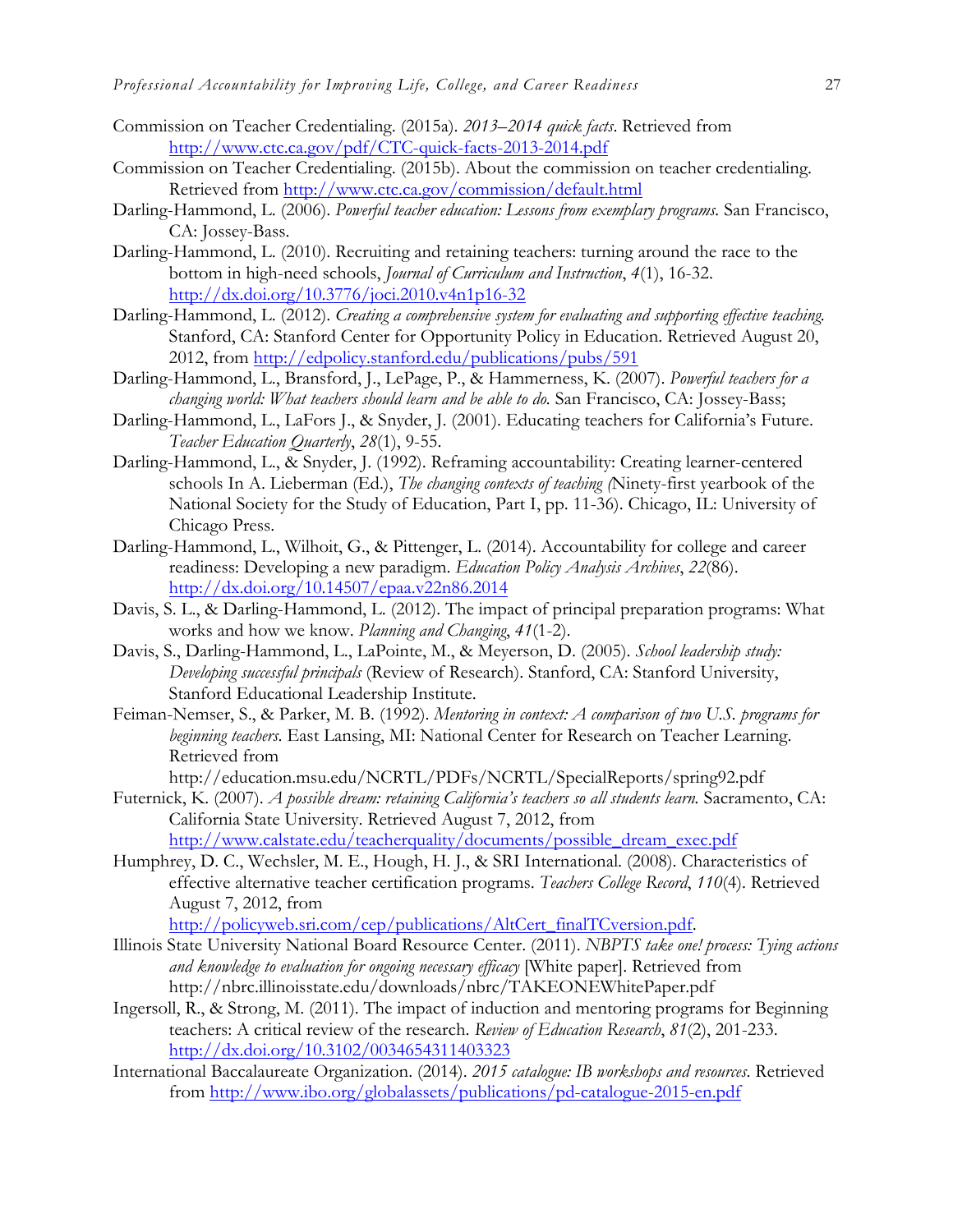- Joftus, S., & Maddox-Dolan, B. (2002). *New teacher excellence: Retaining our best*. Washington, DC: Alliance for Excellent Education.
- Kain, J. F., & Singleton, K. (1996). Equality of educational opportunity revisited. *New England Economic Review* (May-June), 87-111.
- Kim, J. S., Olson, C. B., Scarcella, R., Kramer, J., Pearson, M., van Dyk, D., … Land, R.E. (2011). A randomized experiment of a cognitive strategies approach to text-based analytical writing for mainstreamed Latino English language learners in grades 6 to 12. *Journal of Research on Educational Effectiveness, 4*(3), 231–263. http://dx.doi.org/10.1080/19345747.2010.523513
- Lieberman, A., & Wood, D. R. (2003). *Inside the national writing project: Connecting network learning and classroom teaching*. New York, NY: Teachers College Press.
- Lippincott, A., Peck, C., D'Emidio-Caston, M., & Snyder, J. (2005). Staging the work of teacher education through public conversations. *Journal of Teacher Education*, *56*(5), 482-497. http://dx.doi.org/10.1177/0022487105282171
- Milanowski, A., Kimball, S. M., & White, B.(2004).*The relationship between standards-based teacher evaluation scores and student achievement.* Madison, WI: University of Wisconsin-Madison, Consortium for Policy Research in Education.
- Moir, E. (2012). Surefire way to know if a teacher evaluation system will succeed or fail. *EdSource Commentary.* Retrieved August 20, 2012, from http://www.edsource.org/today/2012/surefire-way-to-know-if-a-teacher-evaluation-systemwill-succeed-or-fail/18868
- National Commission on Teaching and America's Future (NCTAF). (2009). *The High Cost of Teacher Turnover.* Washington, DC: Author.
- Oakes, J. (2003). *Education inadequacy, inequality, and failed state policy: A synthesis of expert reports Prepared for Williams v. State of California.* Retrieved August 7, 2012, from http://www.decentschools.org/expert\_reports/oakes\_report.pdf
- Papay, J. P., West, M. R., Fullerton, J. B., & Kane, T. J. (2012). Does an urban teacher residency increase student achievement? Early evidence from Boston. *Educational Evaluation and Policy Analysis, 34*(4), 413-434. http://dx.doi.org/10.3102/0162373712454328
- Peck, C., Gallucci, C., Sloan, T., & Lippincott, A. (2009). Organizational learning and program renewal in teacher education: A socio-cultural perspective on learning, innovation, and change. *Educational Research Review, 4*, 16-25. http://dx.doi.org/10.1016/j.edurev.2008.06.001
- Peck, C. A., McDonald, M., & Davis, S. (2014). Using data for program improvement: A study of promising practices in teacher education. *American Association of Colleges for Teacher Education.* Retrieved from https://secure.aacte.org/apps/rl/res\_get.php?fid=1640&ref=rl
- Reed, D., Rueben, K. S., & Barbour, E. (2006). *Retention of new teachers in California.* San Francisco, CA: Public Policy Institute of California. Retrieved August 13, 2012 from http://www.ppic.org/content/pubs/report/R\_206DRR.pdf
- Rich, M. (2015, January 16). Percentage of poor students in public schools rises. *New York Times,* p. A13.
- Ronfeldt, M., Loeb, S., & Wyckoff, J. (2012). *How teacher turnover harms student achievement* (Working Paper No. 70). Washington, D.C.: National Center for Analysis of Longitudinal Data in Education Research. Retrieved August 3, 2012, from http://www.caldercenter.org/publications/upload/Ronfeldt-et-al.pdf
- Sleeter, C. E., Neal, L. I., & Kumashiro, K. K. (Eds.). (2014). *Diversifying the teacher workforce: Preparing and retaining highly effective teachers*. New York, NY: Routledge.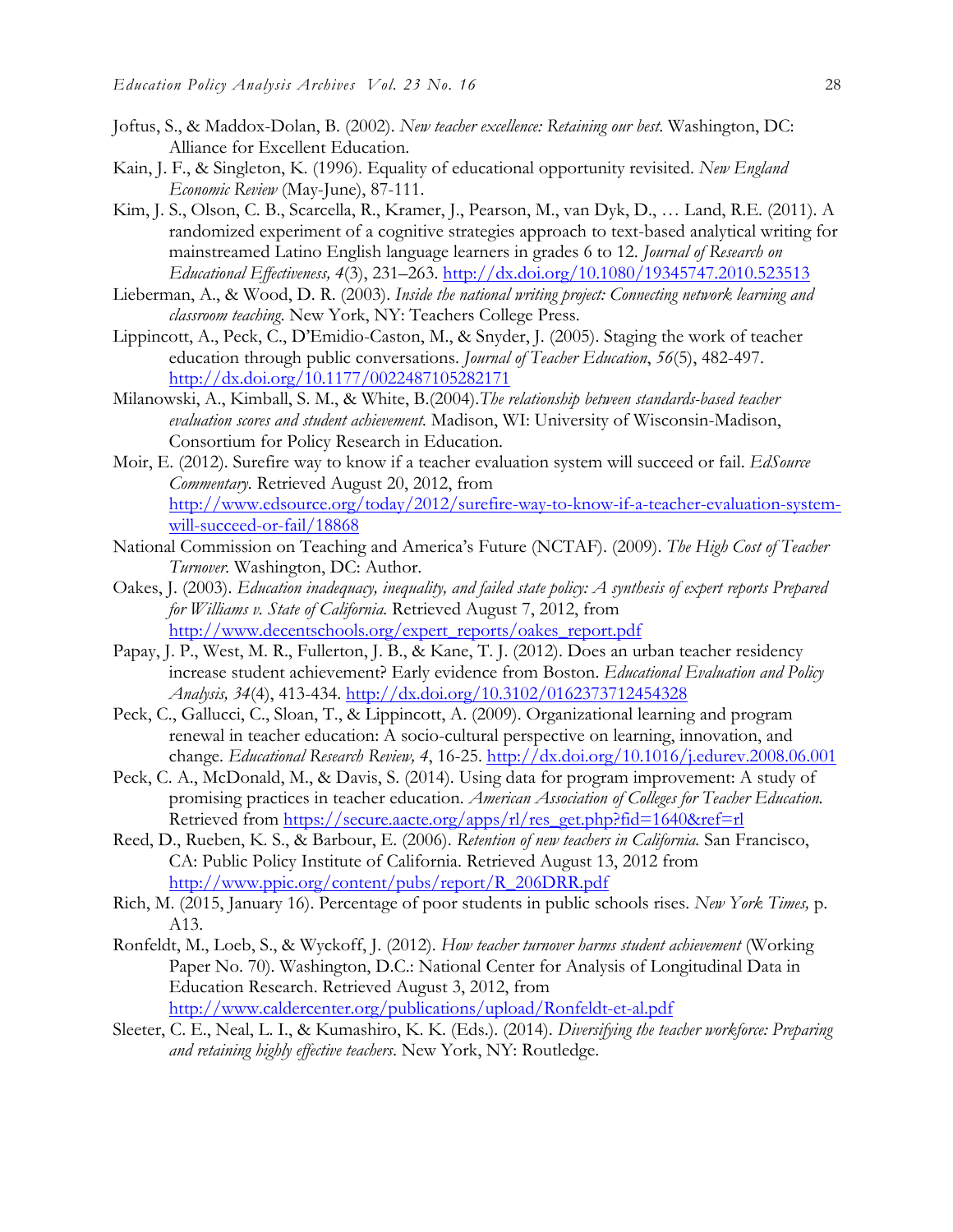- Sloan, T. (2013). Distributed leadership and organizational change: Implementation of a teaching performance measure. *The New Educator*, *9*(1), 29-53. http://dx.doi.org/10.1080/1547688X.2013.751313
- Solomon, J. (2011). Teacher effectiveness initiatives. Retrieved from http://www.bostonteacherresidency.org/comments/teacher\_effectiveness\_initiatives/
- Snyder J., & Lit, I. (2010). *Principles and exemplars for integrating developmental sciences knowledge into educator preparation*. Washington, DC: National Council for the Accreditation of Teacher Education.
- Stokes, L. (2011). *The enduring quality and value of the national writing project's teacher development institutes: Teachers' assessments of NWP contributions to their classroom practice and development as leaders*. Inverness, CA: Inverness Research. Retrieved from http://www.invernessresearch.org/reports/2011-11-Rpt-NWP-NWP-Survey-TeacherInst-Final.pdf
- Task Force on Educator Excellence. (2012). *Greatness by design: Supporting outstanding teaching to sustain a golden state*. Sacramento, CA: California Department of Education.
- University of California, Santa Barbara Gevirtz Graduate School of Education. (2014). *Teacher education program application handbook single subject secondary.* Retrieved from https://education.ucsb.edu/sites/default/files/tep/docs/handbooks/sst-applicationhandbook 2015.pdf
- U.S. Department of Education. (2013). National writing project funding status. Retrieved from http://www2.ed.gov/programs/writing/funding.html
- Wei, R. C., Darling-Hammond, L., Andree, A., Richardson, N., & Orphanos, S. (2009). *Professional learning in the learning profession: A status report on teacher development in the U.S. and abroad.* Dallas, TX: National Staff Development Council. Retrieved August 7, 2012, from http://www.arts.unco.edu/ciae/institute/2012%20Resources/2012%20Jumpdrive%20Reso urces/Mark%20Hudson/nsdc\_profdev\_tech\_report.pdf
- WestEd. (2002). *Final report of the independent evaluation of the Beginning Teacher Support and Assessment Program (BTSA).* Redwood City, CA: Author. Retrieved from http://www.ctc.ca.gov/reports/BTSA-Eval-2003-Complete.pdf
- Wilson, S., Darling-Hammond, L., & Berry, B. (2001). *A case of successful teaching policy: Connecticut's long term efforts to improve teaching and learning*. Seattle, WA: Center for the Study of Teaching and Policy, University of Washington.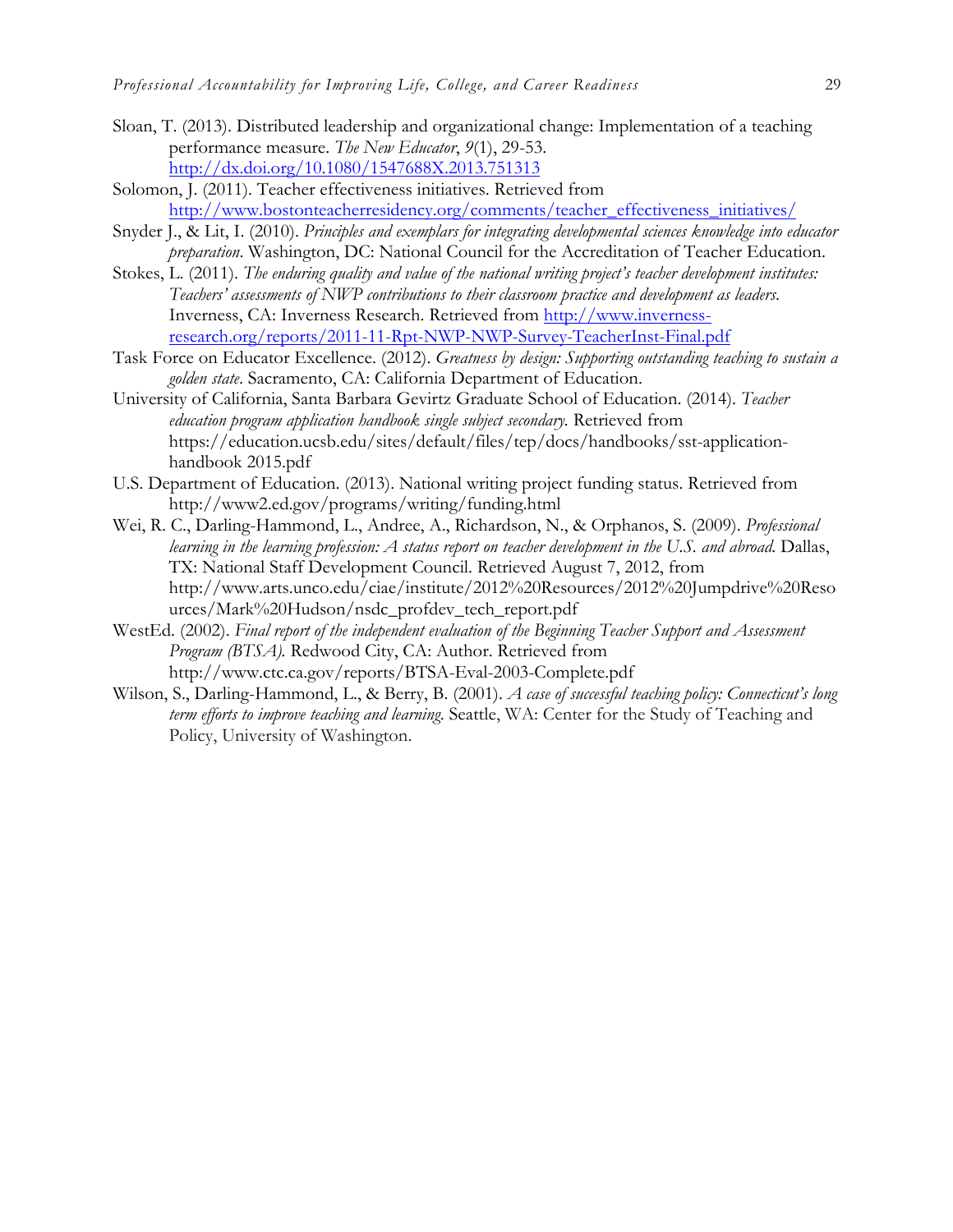## **About the Authors**

#### **Dr. Jon Snyder**

Stanford University jdsnyder@stanford.edu

Dr. Jon Snyder is the Executive Director of the Stanford Center for Opportunity Policy in Education. Prior to joining SCOPE, he had worked as a researcher and a teacher/educator at Teachers College; the National Center for the Restructuring of Education, Schools, and Teaching; the National Commission on Teaching and America's Future; the University of California, Santa Barbara; and as chief academic officer/dean of the College at Bank Street College of Education. He remains engaged in researching teacher learning, conditions that support teacher learning, and the relationships between teacher and student learning.

#### **Dr. Travis J. Bristol**

Stanford University

## tbristol@stanford.edu

Dr. Travis J. Bristol is a Research and Policy Fellow at the Stanford Center for Opportunity Policy in Education. His research focuses on the intersection of race and gender in organizations. Specifically, Travis examines how policy levers used by local, state, national, and international actors influence teacher workplace experiences and retention, as well as student learning. His dissertation on Black male teachers' pathways into the profession, experiences, and retention was awarded fellowships from the National Academy of Education/Spencer Foundation, the Ford Foundation, and the American Educational Research Association.

## **About the Guest Series Editor**

#### **Dr. Linda Darling-Hammond**

Guest Series Editor Stanford University ldh@stanford.edu

Dr. Linda Darling-Hammond is Charles E. Ducommun Professor of Education at Stanford University where she is Faculty Director of the Stanford Center for Opportunity Policy in Education.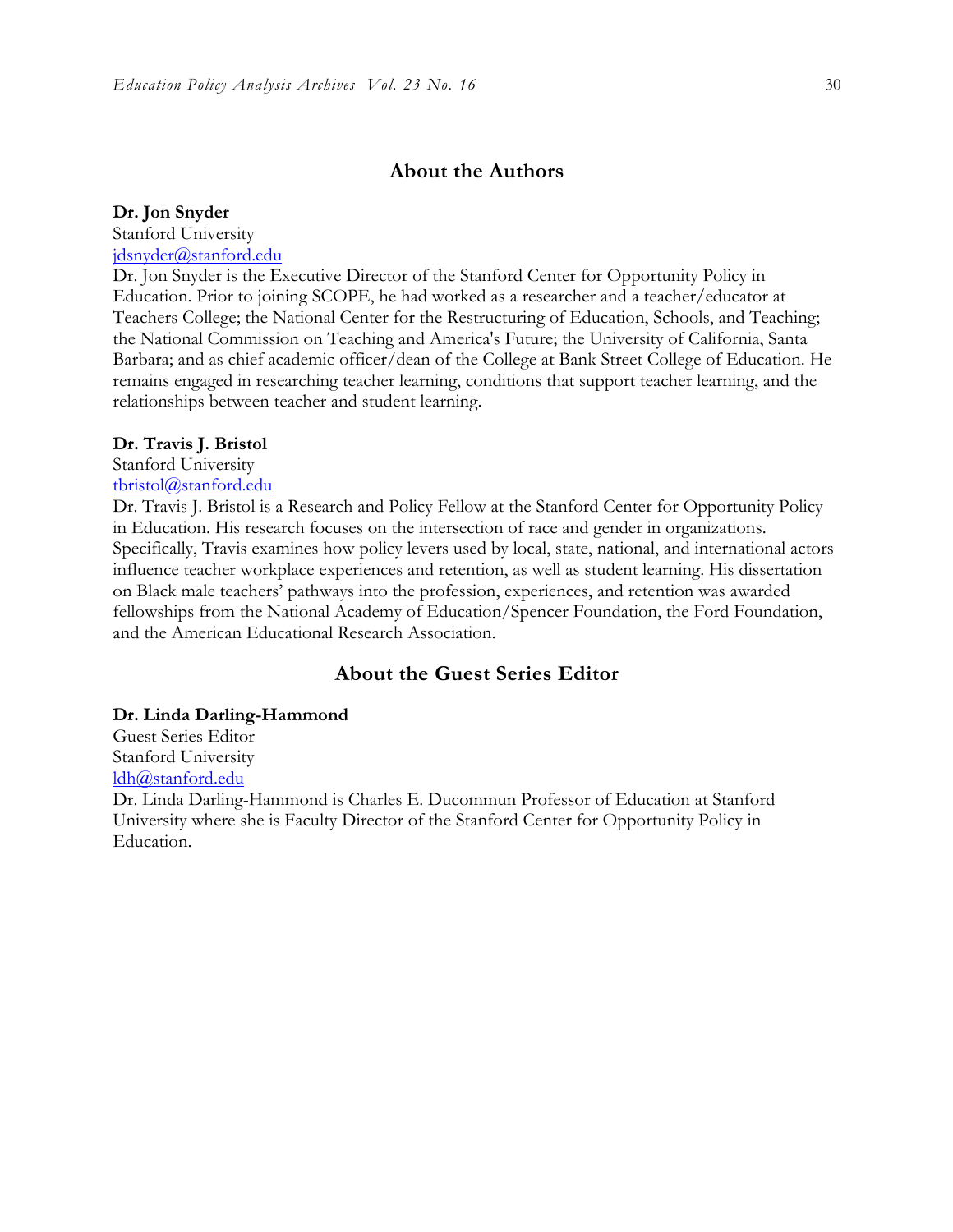## **SPECIAL SERIES A New Paradigm for Educational Accountability: Accountability for Professional Practice**

# education policy analysis archives

Volume 23 Number 16 February 16<sup>th</sup>, 2015 ISSN 1068-2341

 $(c<sub>c</sub>)$ 

SOME RIGHTS RESERVED Readers are free to copy, display, and distribute this article, as long as the work is attributed to the author(s) and **Education Policy Analysis Archives,** it is distributed for noncommercial purposes only, and no alteration or transformation is made in the work. More details of this Creative Commons license are available at

http://creativecommons.org/licenses/by-nc-sa/3.0/. All other uses must be approved by the author(s) or **EPAA**. **EPAA** is published by the Mary Lou Fulton Institute and Graduate School of Education at Arizona State University Articles are indexed in CIRC (Clasificación Integrada de Revistas Científicas, Spain), DIALNET (Spain), Directory of Open Access Journals, EBSCO Education Research Complete, ERIC, Education Full Text (H.W. Wilson), QUALIS A2 (Brazil), SCImago Journal Rank; SCOPUS, SOCOLAR (China).

Please contribute commentaries at http://epaa.info/wordpress/ and send errata notes to Gustavo E. Fischman fischman@asu.edu

**Join EPAA's Facebook community** at https://www.facebook.com/EPAAAAPE and **Twitter feed** @epaa\_aape.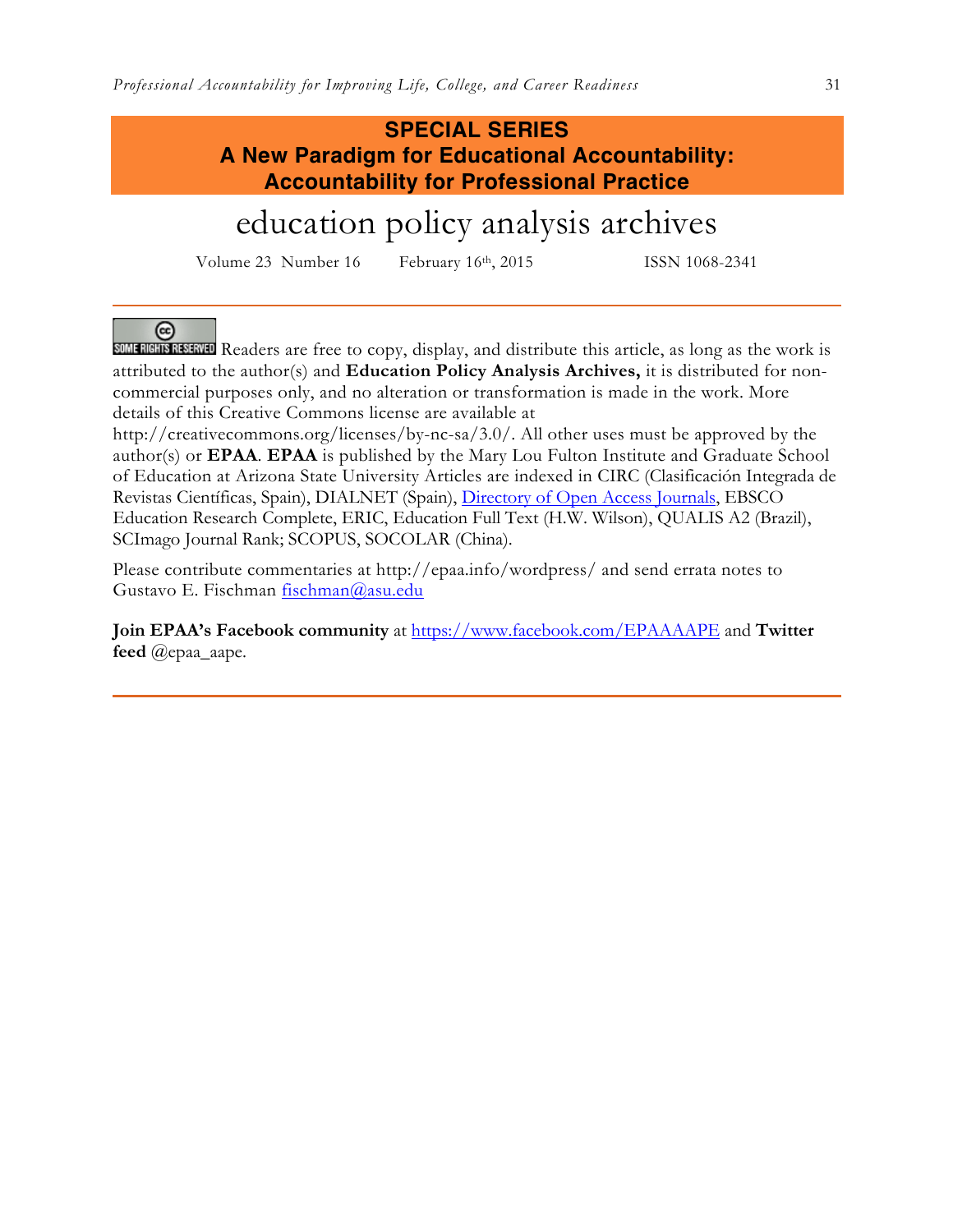## education policy analysis archives editorial board

Editor **Gustavo E. Fischman** (Arizona State University) Associate Editors: **Audrey Amrein-Beardsley** (Arizona State University), **Kevin Kinser** (University of Albany) **Jeanne M. Powers** (Arizona State University)

**Gary Anderson** New York University **Christopher Lubienski** University of Illinois, **Michael W. Apple** University of Wisconsin, Madison **David C. Berliner** Arizona State University **Maria Martinez-Coslo** University of Texas, **Robert Bickel Marshall University William Mathis University of Colorado, Boulder Wendy C. Chi** Jefferson County Public Schools in Golden, Colorado **Casey Cobb** University of Connecticut **Sharon Nichols** University of Texas, San Antonio **Arnold Danzig** California State University, San Jose **Antonia Darder** Loyola Marymount University **João Paraskveva** University of Massachusetts, **Linda Darling-Hammond** Stanford University **Laurence Parker** University of Utah **Chad d'Entremont** Rennie Center for Education Research and Policy **John Diamond** Harvard University **John Rogers** University of California, Los Angeles **Tara Donahue** McREL International **A. G. Rud** Washington State University **Sherman Dorn** Arizona State University **Felicia C. Sanders** Institute of Education Sciences **Christopher Joseph Frey** Bowling Green State University **Melissa Lynn Freeman** Adams State College **Kimberly Scott** Arizona State University **Amy Garrett Dikkers** University of North Carolina Wilmington **Gene V Glass** Arizona State University **Maria Teresa Tatto** Michigan State University **Ronald Glass** University of California, Santa Cruz **Larisa Warhol** Arizona State University **Harvey Goldstein** University of Bristol **Cally Waite** Social Science Research Council **Jacob P. K. Gross** University of Louisville **John Weathers** University of Colorado, Colorado **Eric M. Haas** WestEd **Kevin Welner** University of Colorado, Boulder **Kimberly Joy Howard** University of Southern California

**Jessica Allen** University of Colorado, Boulder **Jaekyung Lee** SUNY Buffalo Urbana-Champaign **Sarah Lubienski** University of Illinois, Urbana-Champaign **Angela Arzubiaga** Arizona State University **Samuel R. Lucas** University of California, Berkeley Arlington **Henry Braun** Boston College **Tristan McCowan** Institute of Education, London **Eric Camburn** University of Wisconsin, Madison **Michele S. Moses** University of Colorado, Boulder **Julianne Moss** Deakin University

**Noga O'Connor** University of Iowa

Dartmouth **Susan L. Robertson** Bristol University

**Janelle Scott** University of California, Berkeley

**Dorothy Shipps** Baruch College/CUNY

Springs **Ed Wiley** University of Colorado, Boulder

**Aimee Howley** Ohio University **Terrence G. Wiley** Center for Applied Linguistics **Craig Howley** Ohio University **John Willinsky** Stanford University

**Steve Klees** University of Maryland **Kyo Yamashiro** Los Angeles Education Research Institute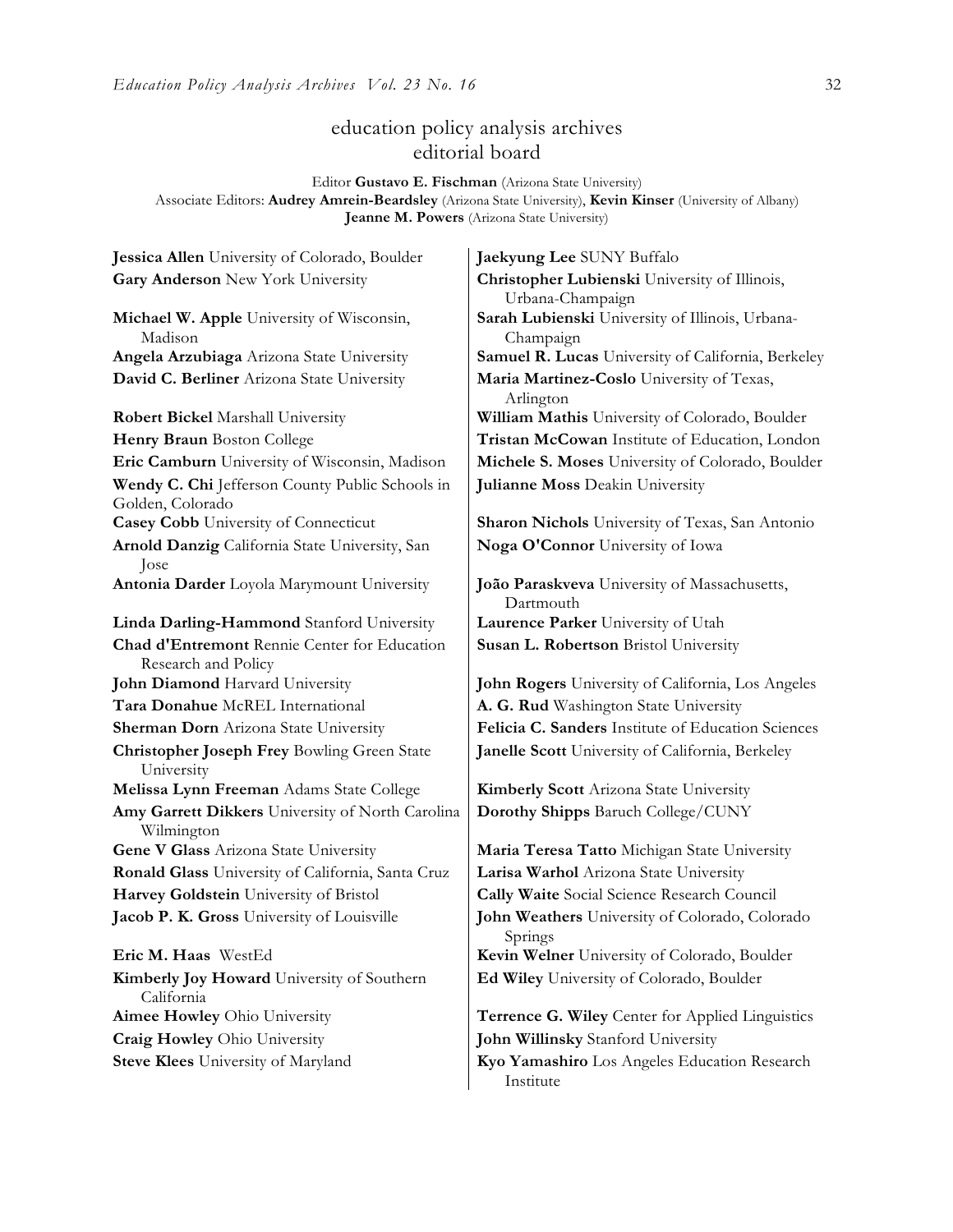## archivos analíticos de políticas educativas consejo editorial

Editores: **Gustavo E. Fischman** (Arizona State University), **Jason Beech** (Universidad de San Andrés), **Alejandro Canales** (UNAM) y **Jesús Romero Morante** (Universidad de Cantabria)

México **Claudio Almonacid** University of Santiago, Chile **Imanol Ordorika** Instituto de Investigaciones **Pilar Arnaiz Sánchez** Universidad de Murcia, España **Xavier Besalú Costa** Universitat de Girona, España **Jose Joaquin Brunner** Universidad Diego Portales, Chile **Damián Canales Sánchez** Instituto Nacional para la Evaluación de la Educación, México **María Caridad García** Universidad Católica del Norte, Chile **Raimundo Cuesta Fernández** IES Fray Luis de León, España **Marco Antonio Delgado Fuentes** Universidad Iberoamericana, México **Inés Dussel** DIE**-**CINVESTAV, Mexico **Rafael Feito Alonso** Universidad Complutense de Madrid. España **Pedro Flores Crespo** Universidad Iberoamericana, México **Verónica García Martínez** Universidad Juárez Autónoma de Tabasco, México **Francisco F. García Pérez** Universidad de Sevilla, España **Edna Luna Serrano** Universidad Autónoma de Baja California, México **Alma Maldonado** DIE-CINVESTAV México **Alejandro Márquez Jiménez** IISUE, UNAM México **Jaume Martínez Bonafé**, Universitat de València,

**Armando Alcántara Santuario** IISUE, UNAM

España **José Felipe Martínez Fernández** University of California Los Angeles, Estados Unidos

**Fanni Muñoz** Pontificia Universidad Católica de Perú,

Economicas – UNAM, México **Maria Cristina Parra Sandoval** Universidad de Zulia, Venezuela **Miguel A. Pereyra** Universidad de Granada, España **Monica Pini** Universidad Nacional de San Martín, Argentina **Paula Razquin** Universidad de San Andrés, Argentina **Ignacio Rivas Flores** Universidad de Málaga, España **Daniel Schugurensky** Arizona State University, Estados Unidos **Orlando Pulido Chaves** Instituto para la Investigacion Educativa y el Desarrollo Pedagogico IDEP **José Gregorio Rodríguez** Universidad Nacional de Colombia **Miriam Rodríguez Vargas** Universidad Autónoma de Tamaulipas, México **Mario Rueda Beltrán** IISUE, UNAM México **José Luis San Fabián Maroto** Universidad de Oviedo, España **Yengny Marisol Silva Laya** Universidad Iberoamericana, México **Aida Terrón Bañuelos** Universidad de Oviedo, España **Jurjo Torres Santomé** Universidad de la Coruña, España **Antoni Verger Planells** University of Barcelona, España **Mario Yapu** Universidad Para la Investigación Estratégica, Bolivia